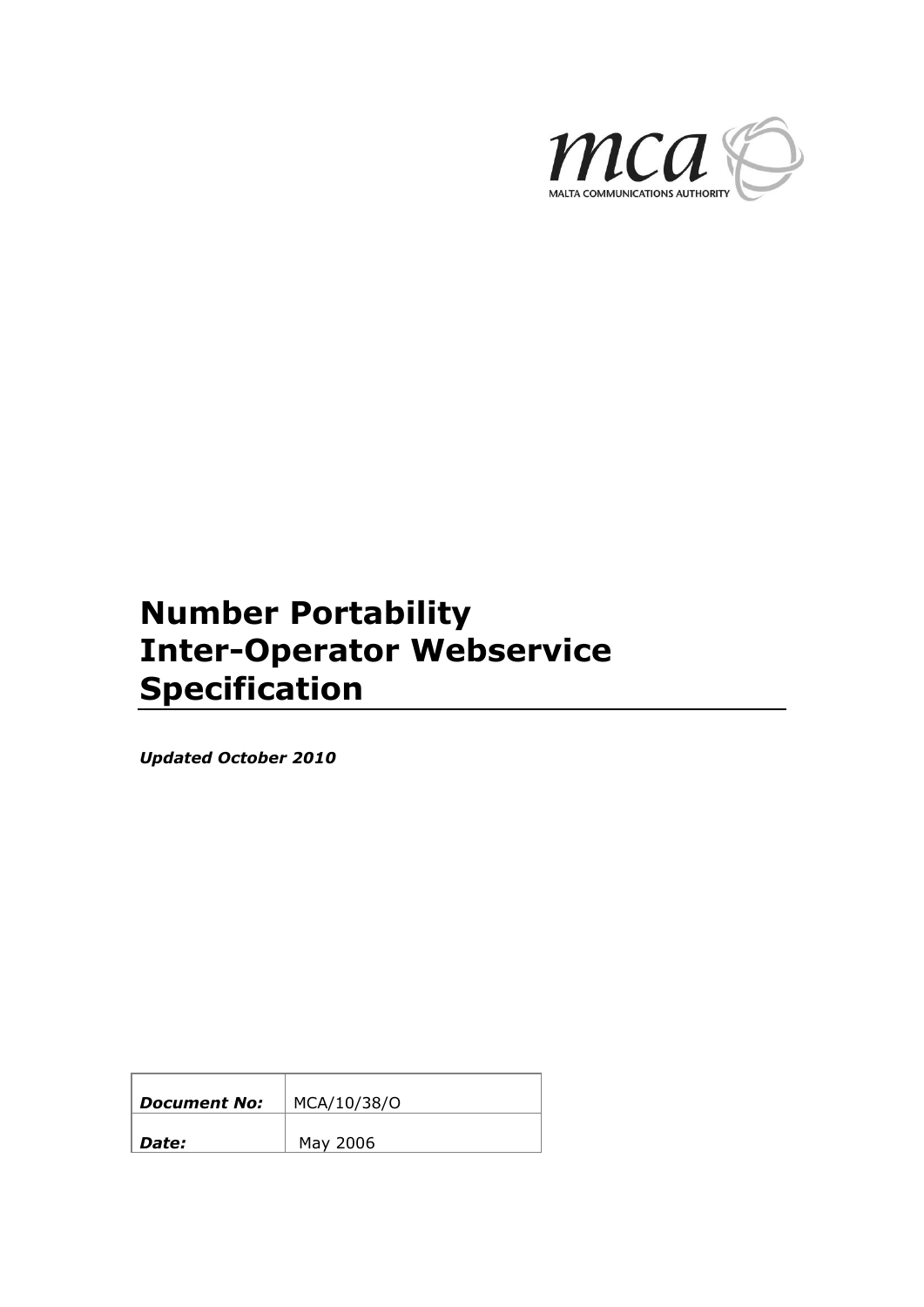## **Contents**

| 1.  |                                                            |  |
|-----|------------------------------------------------------------|--|
| 2.  |                                                            |  |
| 3.  |                                                            |  |
| 4.  |                                                            |  |
| 5.  |                                                            |  |
| 6.  |                                                            |  |
| 7.  |                                                            |  |
| 8.  |                                                            |  |
| 9.  |                                                            |  |
| 10. |                                                            |  |
| 11. |                                                            |  |
| 12. |                                                            |  |
| 13. |                                                            |  |
| 14. |                                                            |  |
| 15. |                                                            |  |
| 16. |                                                            |  |
| 17. |                                                            |  |
| 18. |                                                            |  |
| 19. |                                                            |  |
|     | 19.1.                                                      |  |
|     | 19.1.1.                                                    |  |
|     | 19.1.2.                                                    |  |
|     |                                                            |  |
|     | Codes for use in the Authorisation Response  23<br>19.2.1. |  |
|     | Codes for use in the Finalisation Response 24<br>19.2.2.   |  |
|     | 19.2.3.                                                    |  |
| 20. |                                                            |  |
| 21. |                                                            |  |
| 21. |                                                            |  |
| 22. |                                                            |  |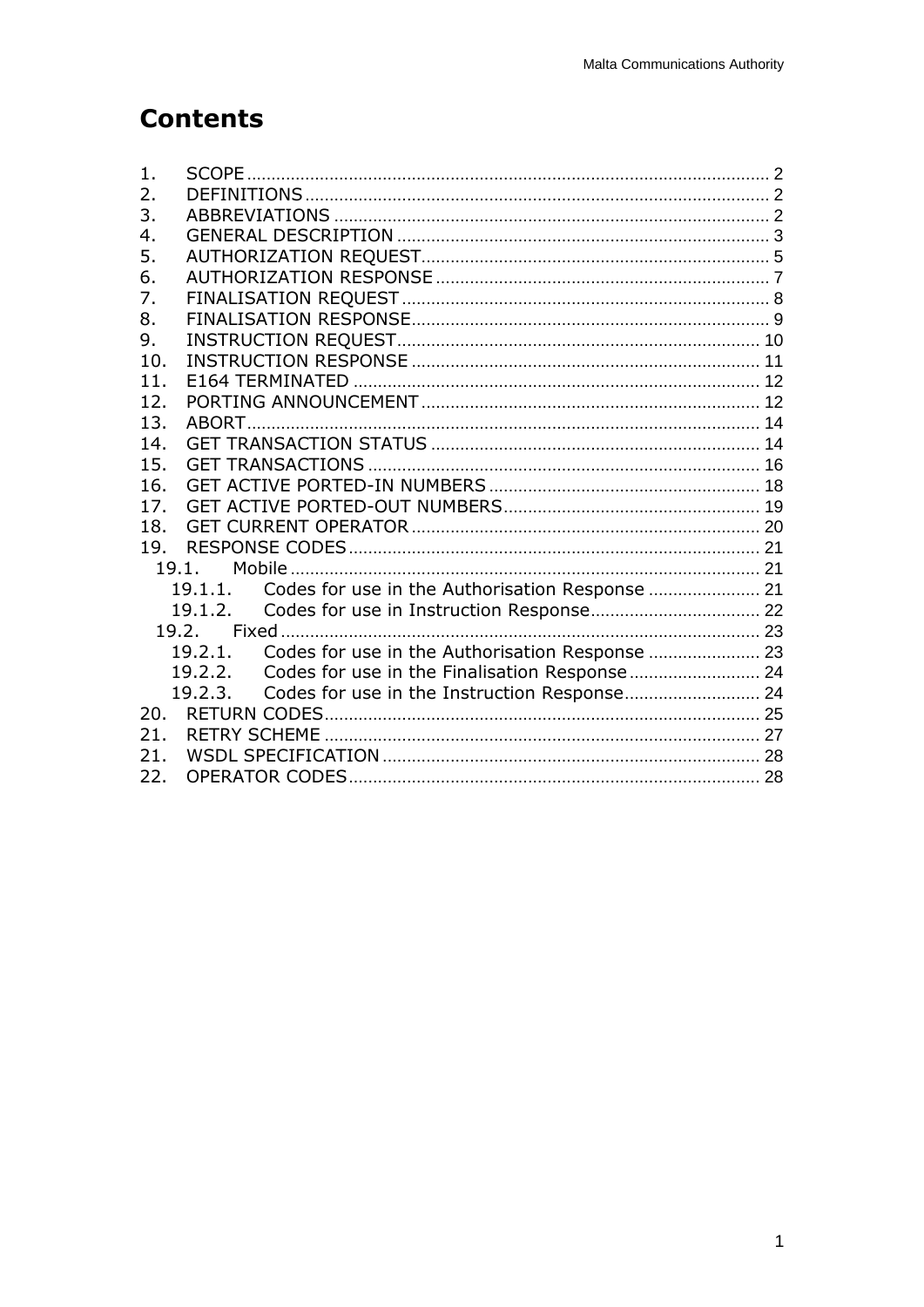## <span id="page-2-0"></span>**1.SCOPE**

This document specifies the webservice for messaging between operators of ordering number portings and announcing completed portings.

The webservice is based on the one developed for sharing directory enquiries and used open standards. Open source software is available for implementers.

This specification contains the message formats to be used for all the messages.

The circumstances in which messages are to be sent and the actions to be taken in response to messages are specified in the process and network specifications.

# <span id="page-2-1"></span>**2.DEFINITIONS**

Block Operator: The operator to whom the number block was allocated that contains the number that is being ported.

CLI Check: A check that the person applying for number porting is in possession of an active SIM that is associated with the number.

ID-Bill check: A check by the recipient that the person applying for number porting has an identity card that matches the information on a bill or statement from the donor operator.

Recipient Operator: Both the recipient operator and any sales agents or other parties acting for them.

Subscriber: The legal holder of the account who is not necessarily the user of the mobile.

## <span id="page-2-2"></span>**3.ABBREVIATIONS**

- ID Identity card number or passport number where the person does not have a Maltese identity card
- CLI Calling Line Identity
- SMS Short Message Service
- MMS Multimedia Messaging Service
- MSISDN Mobile Station ISDN Number (telephone number)
- SIM Subscriber Identity Module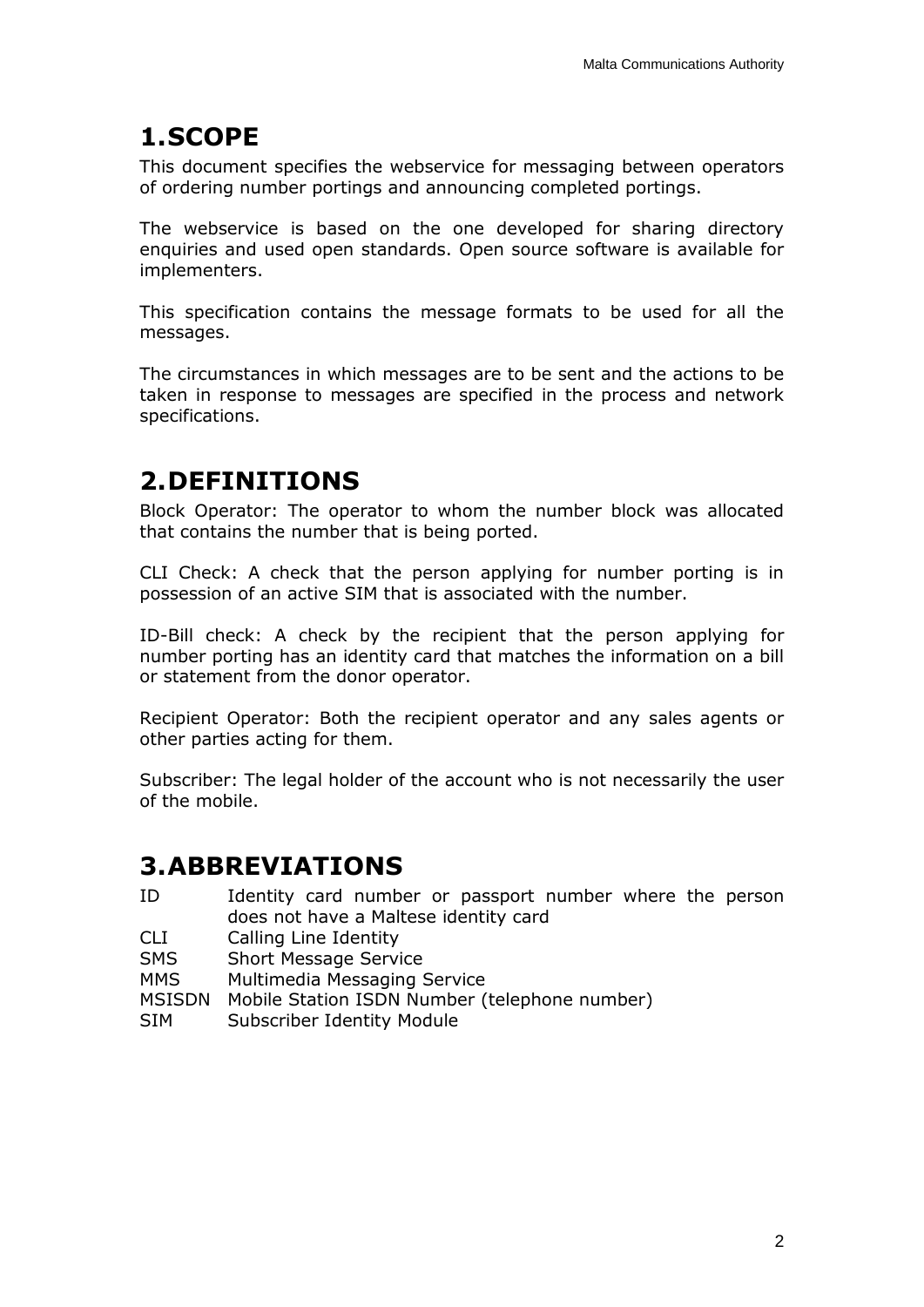## <span id="page-3-0"></span>**4.GENERAL DESCRIPTION**

The system is based on the inter-operator directory information sharing system

Web services will be the technology used to enable both parties communicate and share information. The web service must comply with the SOAP 1.1 standard. A web service is invoked by calling one of its public functions, passing the parameters and expecting a result. If the calling party does not receive an acknowledgement after a period of 60 seconds, the function is considered as not being called successfully, and the function can be called again with the same parameters.

Figure A1 illustrates the underlying infrastructure and protocols which will



Figure 1- Network Infrastructure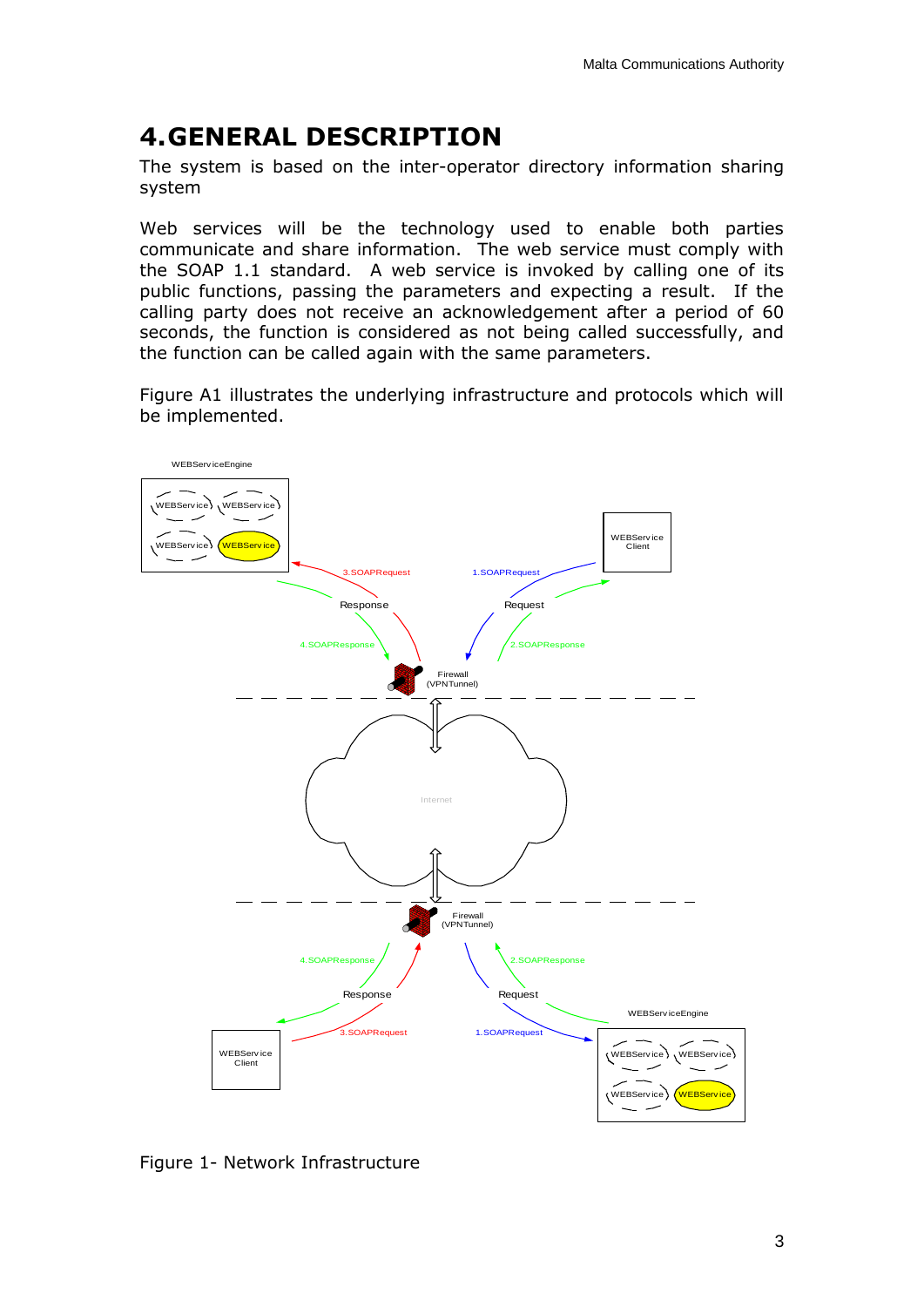When a process such as the porting in of a number involves more than one function call, all functions will be related to the same Transaction Id. The recipient operator is responsible of generating a unique (non-used) transaction id (Note: The transaction id should not necessary be unique for all operators), whilst the donor operator is responsible of returning a result with the same transaction id. In the case of resubmissions, the same transaction id may be used. The transaction id is defined to be an 8 byte number allowing a large interval before wrapping up and starting from zero again.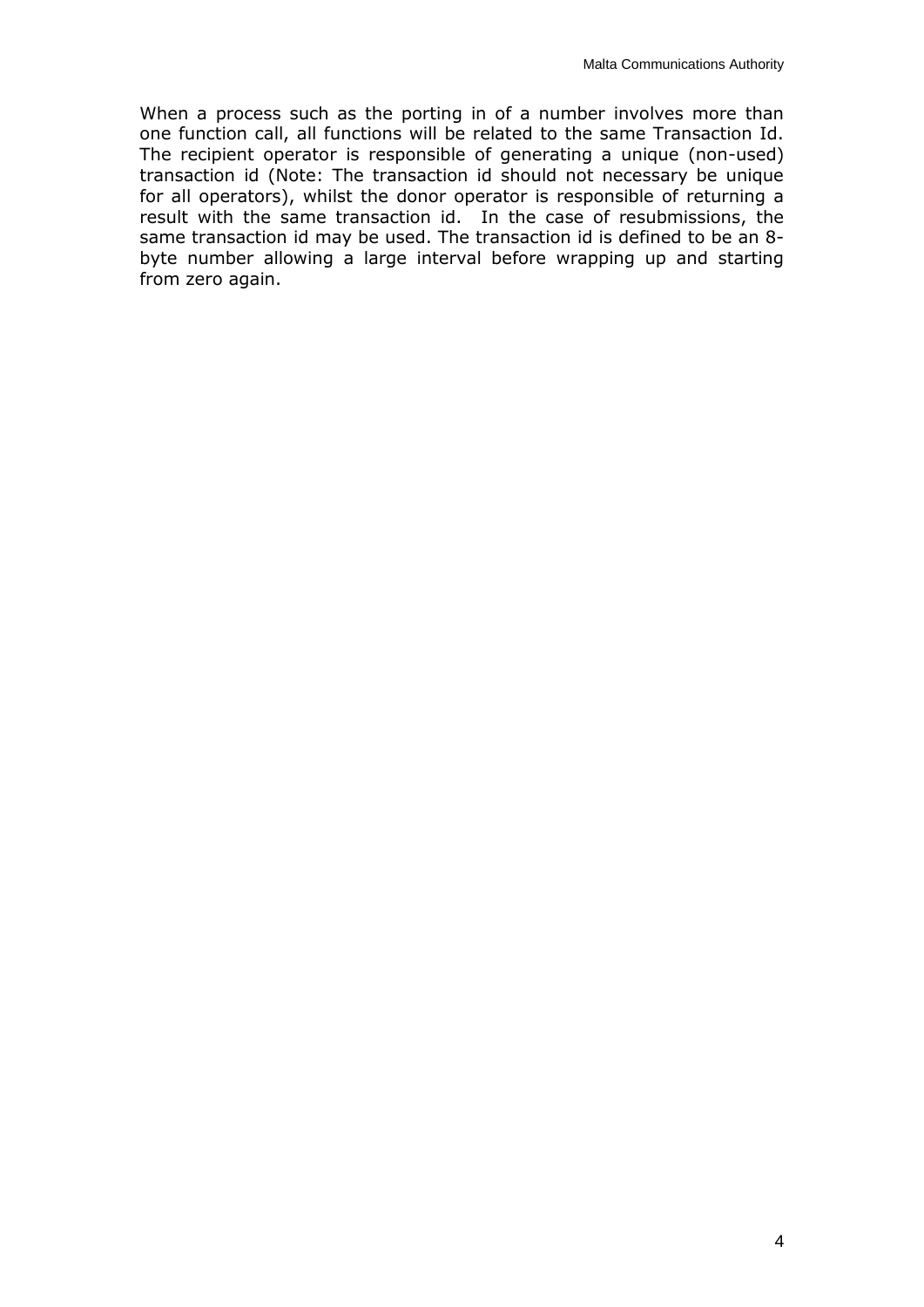# <span id="page-5-0"></span>**5.AUTHORIZATION REQUEST**

Used for both fixed and mobile portings

### *Function name:* authorizationRequest

*Description:* Called by the recipient operator to start the authorization process

*Input Parameters:*

| transactionId                   | Long          | incrementing sequence number, which<br>An<br>uniquely identifies a complete transaction and is<br>prefixed by the Recipient Operator Code.<br>The<br>recipient operator is responsible for generating a<br>correct sequence number.                                                                                                                                                                                                                                                                                                                                                                                                               |
|---------------------------------|---------------|---------------------------------------------------------------------------------------------------------------------------------------------------------------------------------------------------------------------------------------------------------------------------------------------------------------------------------------------------------------------------------------------------------------------------------------------------------------------------------------------------------------------------------------------------------------------------------------------------------------------------------------------------|
| recipientOperator               | Integer       | Recipient Operator code - This field represents<br>the sender of the request. Refer to Section 22.                                                                                                                                                                                                                                                                                                                                                                                                                                                                                                                                                |
| donorOperator                   | Integer       | Donor Operator code - This field represents the<br>receiver of the request. Refer to Section 22.                                                                                                                                                                                                                                                                                                                                                                                                                                                                                                                                                  |
| dateTime                        | <b>String</b> | Date and time of operation in the format<br>YYYYMMDDHH24MMSS<br>NB: The hours are expressed using the 24-hour<br>clock but the "24" is not included in the<br>encoding, eg 24 June 2005 at 19:30:26 will be<br>shown as 20050624193026.                                                                                                                                                                                                                                                                                                                                                                                                           |
| E.164 number                    | <b>String</b> | The 8-digit subscriber number to be ported or<br>the 4, 5 or 6 digit DDI number. DDI numbers<br>shall be coded "DDInnnn" for a 4-digit number,<br>"DDInnnnn"<br>for<br>5-digit<br>number<br>a<br>or<br>"DDInnnnnn" for a 6-digit number.                                                                                                                                                                                                                                                                                                                                                                                                          |
| Customer<br>Reference<br>Number | <b>String</b> | The ID/ passport number of the subscriber or<br>legal representative.                                                                                                                                                                                                                                                                                                                                                                                                                                                                                                                                                                             |
| accountType                     | Integer       | One of the following values:<br>1 - Mobile Prepaid<br>2 - Mobile Postpaid single line account held by a<br>natural person<br>3 - Mobile Postpaid single line account held by<br>an entity other than a natural person<br>4 - Mobile Postpaid multi-line account held by a<br>natural person<br>5 - Mobile Postpaid multi-line account held by<br>an entity other than a natural person<br>7 - Fixed Personal account<br>8 - Fixed account held by an entity other than a<br>natural person<br>9 - Mobile DDI<br>10 - Individual numbers on analogue and ISDN<br><b>BRA</b><br>11 - Individual numbers on ISDN PRA<br>12 - DDI numbers on ISDN PRA |
| accountNumber                   | <b>String</b> | Filled in only for postpaid clients with<br>the                                                                                                                                                                                                                                                                                                                                                                                                                                                                                                                                                                                                   |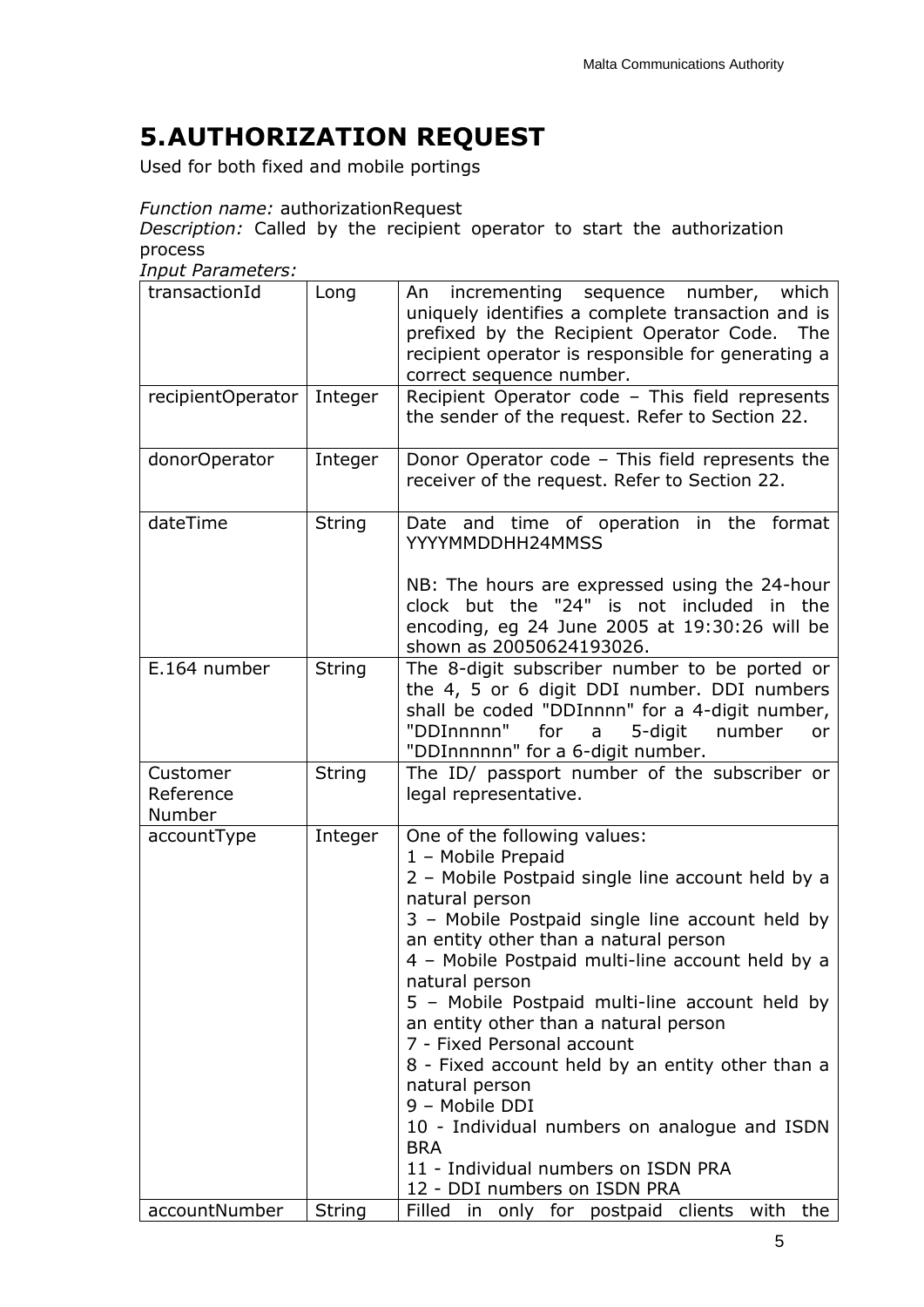|                  |               | contract number as displayed on the bill          |
|------------------|---------------|---------------------------------------------------|
| checksPassed     | Integer       | One of the following values:                      |
|                  |               | 1 - Mobile None                                   |
|                  |               | 2 - Mobile CLI Check passed                       |
|                  |               | 3 - Mobile ID Bill Check passed                   |
|                  |               | 4 - Fixed (no meaning)                            |
| extraInformation | <b>String</b> | A free form field that is not used for processing |
|                  |               | the request, but should be returned as is in the  |
|                  |               | authorization response message.                   |

#### *Output Parameters:*

A positive integer is returned having one the following values: 0, 1, 2, 3, 4, 5, 6, 11, 12, 14 or -1. (refer to section [20](#page-24-2) for details)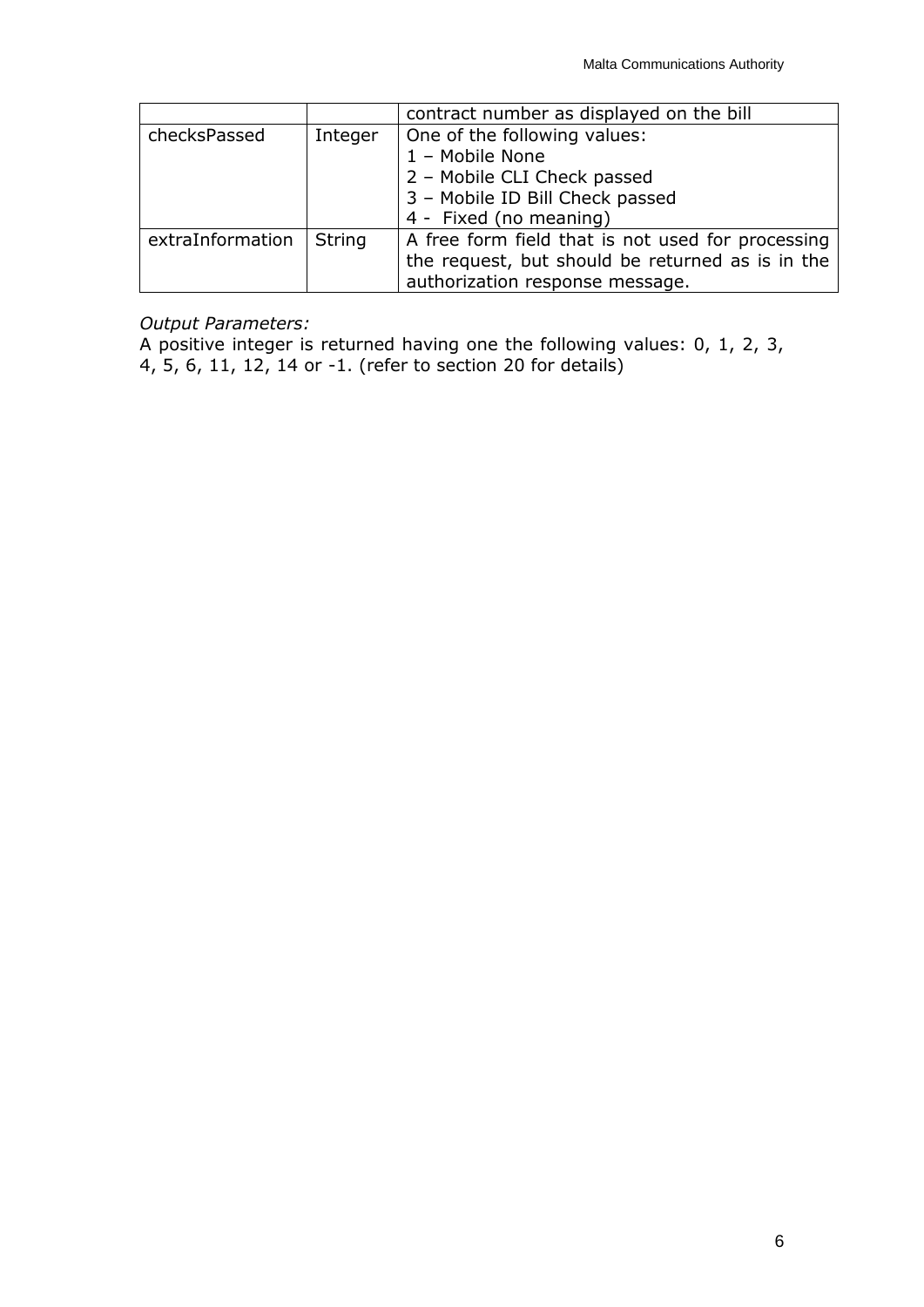# <span id="page-7-0"></span>**6.AUTHORIZATION RESPONSE**

Used for both fixed and mobile portings

*Function name:* authorizationResponse

*Description:* Called by the donor operator to complete the authorization process

*Input Parameters:*

| transactionId       | Long          | The sequence number, which uniquely<br>identifies a complete transaction and is<br>prefixed by the Recipient Operator Code.<br>This should be the same transaction id as the<br>one sent in the authorization request.           |
|---------------------|---------------|----------------------------------------------------------------------------------------------------------------------------------------------------------------------------------------------------------------------------------|
| recipientOperator   | Integer       | Recipient Operator code<br>– This<br>field<br>represents the receiver of the response.<br>Refer to Section 22.                                                                                                                   |
| donorOperator       | Integer       | Donor Operator code - This field represents<br>the sender of the response. Refer to Section<br>22.                                                                                                                               |
| dateTime            | <b>String</b> | Date and time of operation in the format<br>YYYYMMDDHH24MMSS (see note in Annex<br>2.1)                                                                                                                                          |
| E.164 number        | <b>String</b> | The 8-digit subscriber number to be ported<br>or the 4, 5 or 6 digit DDI number. DDI<br>numbers shall be coded "DDInnnn" for a 4-<br>digit number, "DDInnnnn" for a 5-digit<br>number or "DDInnnnnn" for a<br>6-digit<br>number. |
| <b>ResponseCode</b> | Integer       | Stores the response of the authorization<br>request from one of the error codes in<br>section 19.                                                                                                                                |
| ExtraInformation    | String        | A free form field that is not used<br>for<br>processing the request, but should<br>be<br>returned as is in the authorization response<br>message.                                                                                |

*Output Parameters:*

A positive integer is returned having one the following values: 0, 1, 2, 3, 4, 6, 7, 8, 11, 12, 14 or -1. (refer to section [20](#page-24-2) for details)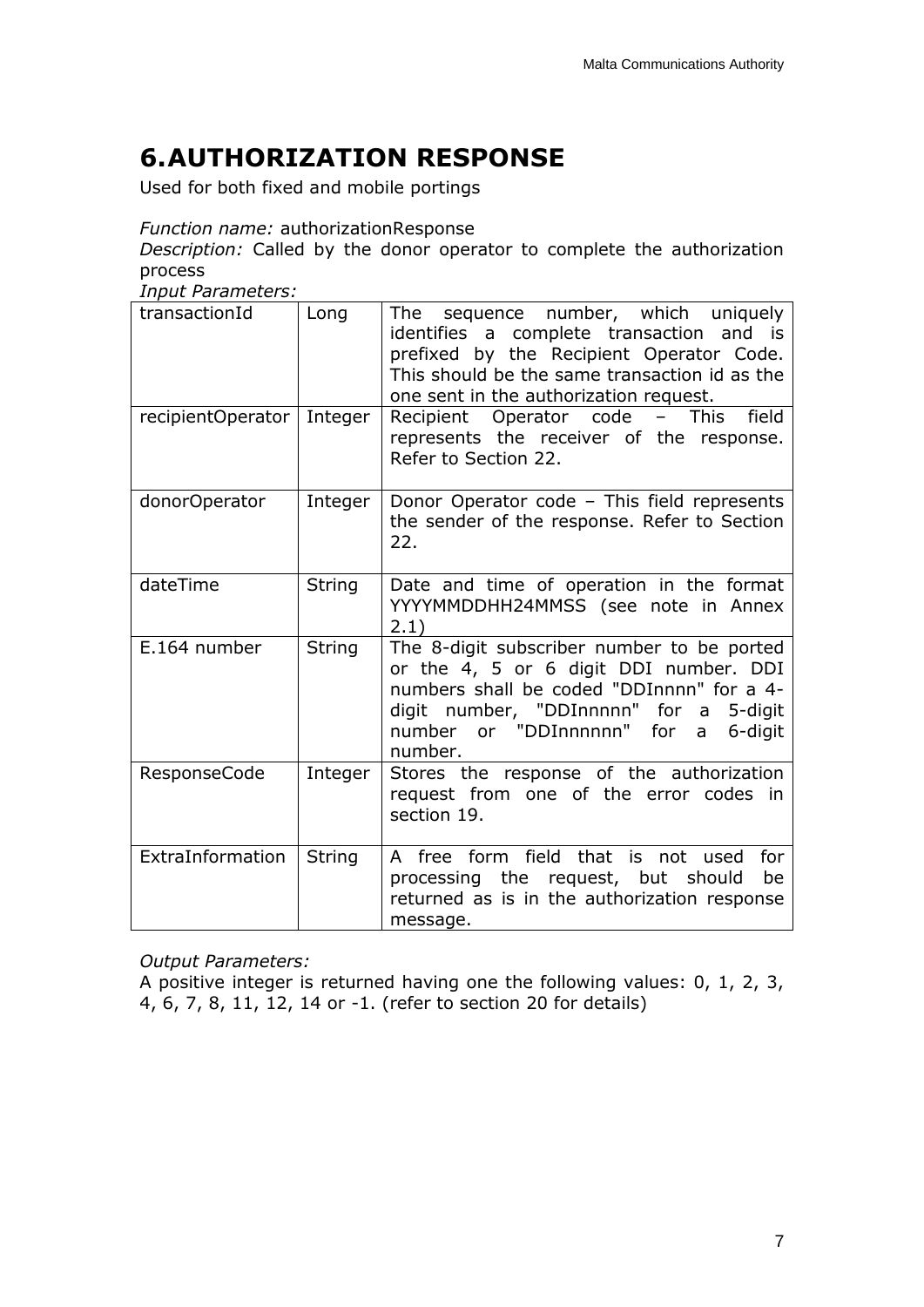# <span id="page-8-0"></span>**7.FINALISATION REQUEST**

Used for fixed portings only.

#### *Function name:* finalisationRequest

*Description:* Called by the recipient operator to start the finalisation phase *Input Parameters:*

| transactionId     | Long    | sequence number, which uniquely<br>The<br>identifies a complete transaction and is<br>prefixed by the Recipient Operator Code.<br>This should be the same transaction id as the<br>one sent in the authorization response.                |
|-------------------|---------|-------------------------------------------------------------------------------------------------------------------------------------------------------------------------------------------------------------------------------------------|
| recipientOperator | Integer | Recipient Operator code. Refer to Section 22.                                                                                                                                                                                             |
| donorOperator     | Integer | Donor Operator code. Refer to Section 22.                                                                                                                                                                                                 |
| dateTime          | String  | Date and time of operation in the format<br>YYYYMMDDHH24MMSS (see note in Annex<br>2.1)                                                                                                                                                   |
| E.164 Number      | String  | The 8-digit subscriber number to be ported<br>or the 4, 5 or 6 digit DDI number. DDI<br>numbers shall be coded "DDInnnn" for a 4-<br>digit number, "DDInnnnn" for a<br>5-digit<br>number or "DDInnnnnn"<br>for<br>6-digit<br>a<br>number. |
| extraInformation  | String  | A free form field that is not used<br>for<br>processing the request, but should<br>be<br>returned as is in the authorization response<br>message.                                                                                         |

*Output Parameters:*

A positive integer is returned having one the following values: 0, 1, 2, 3, 4, 6, 11, 12, 14 or -1. (refer to section [20](#page-24-2) for details)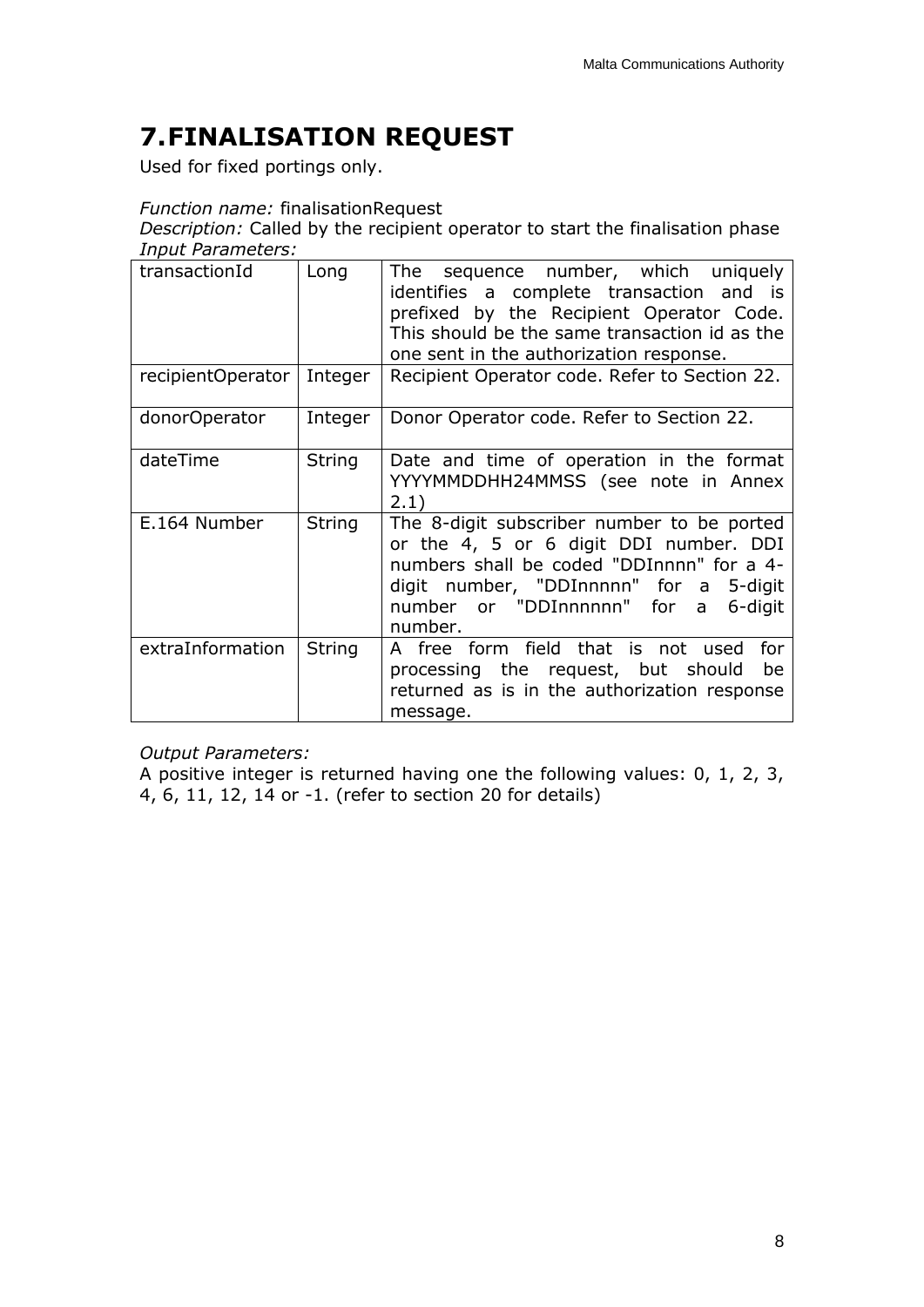# <span id="page-9-0"></span>**8.FINALISATION RESPONSE**

Used for fixed portings only.

### *Function name:* finalisationResponse

*Description:* Called by the donor operator to complete the finalisation phase

*Input Parameters:*

| transactionId       | Long          | The sequence number, which uniquely<br>identifies a complete transaction and is<br>prefixed by the Recipient Operator Code.<br>This should be the same transaction id as the<br>one sent in the instruction request.                   |
|---------------------|---------------|----------------------------------------------------------------------------------------------------------------------------------------------------------------------------------------------------------------------------------------|
| recipientOperator   | Integer       | Recipient Operator code. Refer to Section 22.                                                                                                                                                                                          |
| donorOperator       | Integer       | Donor Operator code. Refer to Section 22.                                                                                                                                                                                              |
| dateTime            | String        | Date and time of operation in the format<br>YYYYMMDDHH24MMSS (see note in Annex<br>2.1)                                                                                                                                                |
| E.164 number        | String        | The 8-digit subscriber number to be ported<br>or the 4, 5 or 6 digit DDI number. DDI<br>numbers shall be coded "DDInnnn" for a 4-<br>digit number, "DDInnnnn" for a<br>5-digit<br>number or "DDInnnnnn" for<br>6-digit<br>a<br>number. |
| <b>ResponseCode</b> | Integer       | Stores the response of the instruction<br>request from one of the error codes in<br>section 19.                                                                                                                                        |
| ExtraInformation    | <b>String</b> | A free form field that is not used<br>for<br>processing the request, but should<br>be<br>returned as is in the authorization response<br>message.                                                                                      |

### *Output Parameters:*

A positive integer is returned having one the following values: 0, 1, 2, 3, 4, 6, 8, 11, 12, 14 or -1. (refer to section [20](#page-24-2) for details)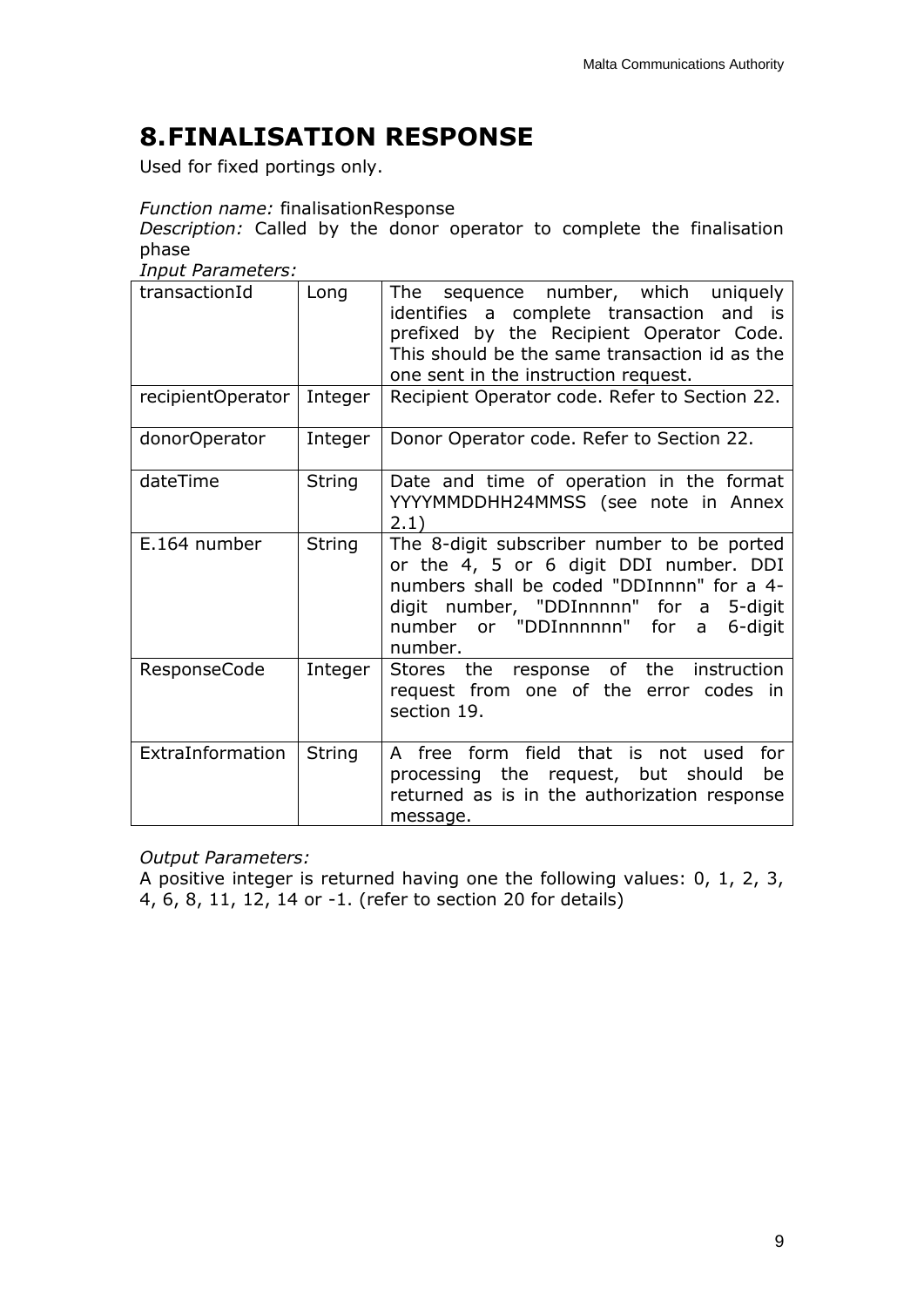# <span id="page-10-0"></span>**9.INSTRUCTION REQUEST**

Used for both fixed and mobile portings

### *Function name:* instructionRequest

*Description:* Called by the recipient operator to start the instruction phase *Input Parameters:*

| transactionId     | Long          | The sequence number, which uniquely<br>identifies a complete transaction and is<br>prefixed by the Recipient Operator Code.<br>This should be the same transaction id as the<br>one sent in the authorization response.             |
|-------------------|---------------|-------------------------------------------------------------------------------------------------------------------------------------------------------------------------------------------------------------------------------------|
| recipientOperator | Integer       | Recipient Operator code<br>– This<br>field<br>represents the sender of the request. Refer<br>to Section 22.                                                                                                                         |
| donorOperator     | Integer       | Donor Operator code - This field represents<br>the receiver of the request. Refer to Section<br>22.                                                                                                                                 |
| dateTime          | String        | Date and time of operation in the format<br>YYYYMMDDHH24MMSS (see note in Annex<br>2.1)                                                                                                                                             |
| E.164 Number      | <b>String</b> | The 8-digit subscriber number to be ported<br>or the 4, 5 or 6 digit DDI number. DDI<br>numbers shall be coded "DDInnnn" for a 4-<br>digit number, "DDInnnnn" for a<br>5-digit<br>number or "DDInnnnnn" for a<br>6-digit<br>number. |
| extraInformation  | <b>String</b> | A free form field that is not used for<br>processing the request, but should<br>be<br>returned as is in the authorization response<br>message.                                                                                      |

*Output Parameters:*

A positive integer is returned having one the following values: 0, 1, 2, 3, 4, 6, 11, 12, 14 or -1. (refer to section [20](#page-24-2) for details)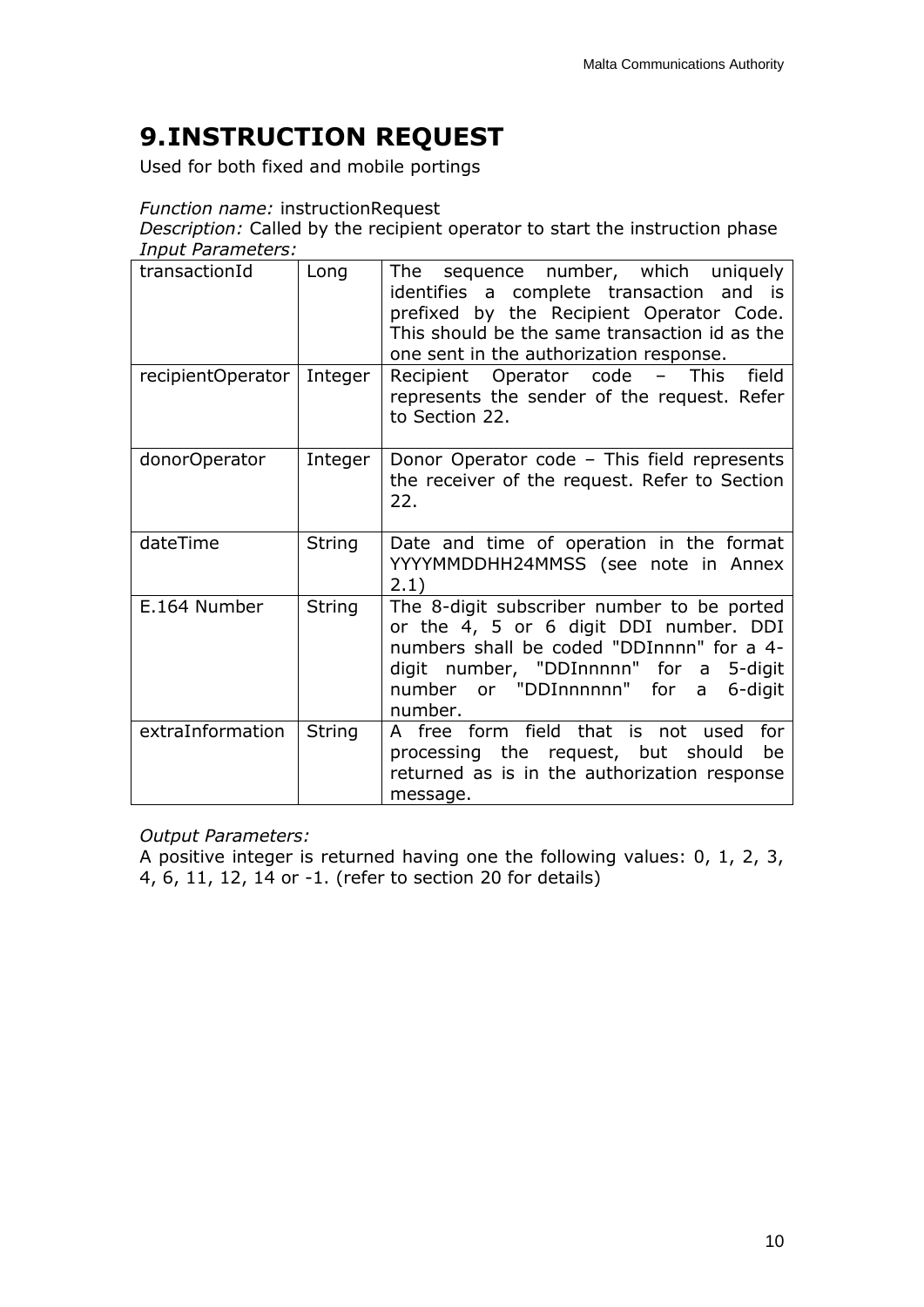# <span id="page-11-0"></span>**10. INSTRUCTION RESPONSE**

Used for both fixed and mobile portings

### *Function name:* instructionResponse

*Description:* Called by the donor operator to complete the instruction process

*Input Parameters:*

| transactionId       | Long          | The sequence number, which uniquely<br>identifies a complete transaction and is<br>prefixed by the Recipient Operator Code.<br>This should be the same transaction id as the<br>one sent in the instruction request.                              |
|---------------------|---------------|---------------------------------------------------------------------------------------------------------------------------------------------------------------------------------------------------------------------------------------------------|
| recipientOperator   | Integer       | Recipient Operator code - This<br>field<br>represents the receiver of the response.<br>Refer to Section 22.                                                                                                                                       |
| donorOperator       | Integer       | Donor Operator code - This field represents<br>the sender of the response. Refer to Section<br>22.                                                                                                                                                |
| dateTime            | String        | Date and time of operation in the format<br>YYYYMMDDHH24MMSS (see note in Annex<br>2.1)                                                                                                                                                           |
| E.164 number        | <b>String</b> | The 8-digit subscriber number to be ported<br>or the 4, 5 or 6 digit DDI number. DDI<br>numbers shall be coded "DDInnnn" for a 4-<br>digit number, "DDInnnnn" for a<br>5-digit<br>number or "DDInnnnnn" for<br>6-digit<br>$\mathsf{a}$<br>number. |
| <b>ResponseCode</b> | Integer       | response of the<br>instruction<br>the<br>Stores<br>request from one of the error codes in<br>section 19.                                                                                                                                          |
| ExtraInformation    | String        | A free form field that is not used<br>for<br>processing the request, but should<br>be<br>returned as is in the authorization response<br>message.                                                                                                 |

*Output Parameters:*

A positive integer is returned having one the following values: 0, 1, 2, 3, 4, 6, 8, 11, 12, 14 or -1. (refer to section [20](#page-24-2) for details)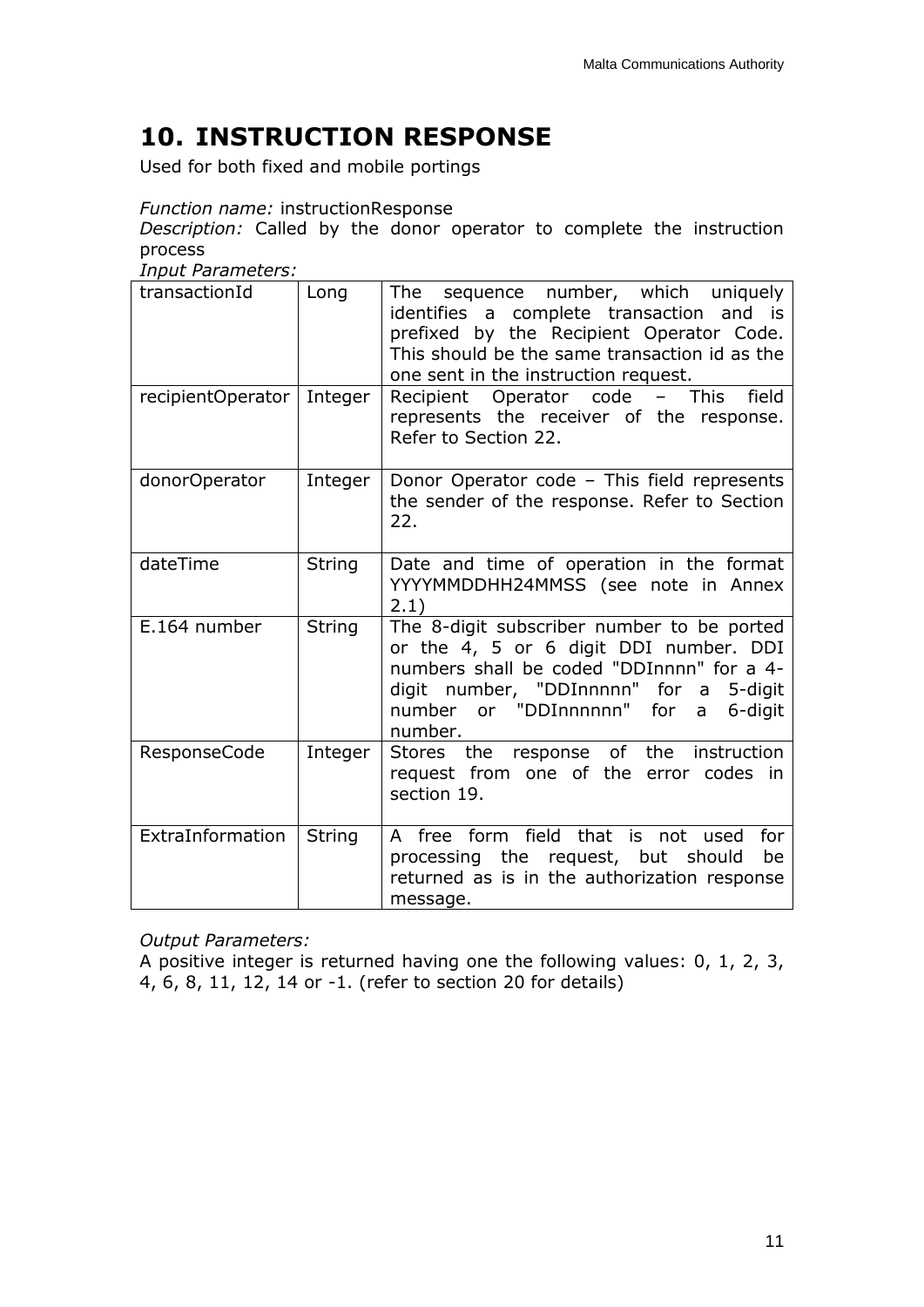## <span id="page-12-0"></span>**11. E164 TERMINATED**

Used for both fixed and mobile portings

### *Function name:* e164Terminated

*Description:* Called by the recipient operator when the ported in number has been terminated on the recipient operator network. The recipient operator must call this function on all other network operators. *Input Parameters:*

| transactionId     | Long          | sequence number, which uniquely<br>The<br>identifies this transaction.                                                                                                                                                           |
|-------------------|---------------|----------------------------------------------------------------------------------------------------------------------------------------------------------------------------------------------------------------------------------|
| recipientOperator | Integer       | Recipient Operator code. Refer to Section 22.                                                                                                                                                                                    |
| donorOperator     | Integer       | Donor Operator code. Refer to Section 22.                                                                                                                                                                                        |
| blockOperator     | Integer       | Block Operator code. Refer to Section 22.                                                                                                                                                                                        |
| dateTime          | <b>String</b> | Date and time of operation in the format<br>YYYYMMDDHH24MMSS                                                                                                                                                                     |
| E.164 Number      | String        | The 8-digit subscriber number to be ported<br>or the 4, 5 or 6 digit DDI number. DDI<br>numbers shall be coded "DDInnnn" for a 4-<br>digit number, "DDInnnnn" for a 5-digit<br>number or "DDInnnnnn" for a<br>6-digit<br>number. |

### *Output Parameters:*

A positive integer is returned per operator called having one the following values: 0, 1, 2, 3, 4, 6, 10, 11, 12, 14 or -1 (refer to section [20](#page-24-2) for details).

## <span id="page-12-1"></span>**12. PORTING ANNOUNCEMENT**

Used for both fixed and mobile portings

### *Function name:* portingAnnouncement

*Description:* Called by the recipient operator when the porting has been completed to allow other operators to start to update their routing and charging. The recipient operator must call this function on all other network operators.

*Input Parameters:*

| transactionId     | Long          | which<br>uniquely<br>number,<br>The sequence  |
|-------------------|---------------|-----------------------------------------------|
|                   |               | identifies this transaction.                  |
| recipientOperator | Integer       | Recipient Operator code. Refer to Section 22. |
|                   |               |                                               |
| donorOperator     | Integer       | Donor Operator code. Refer to Section 22.     |
|                   |               |                                               |
| blockOperator     | Integer       | Block Operator code. Refer to Section 22.     |
|                   |               |                                               |
| dateTime          | <b>String</b> | Date and time of operation in the format      |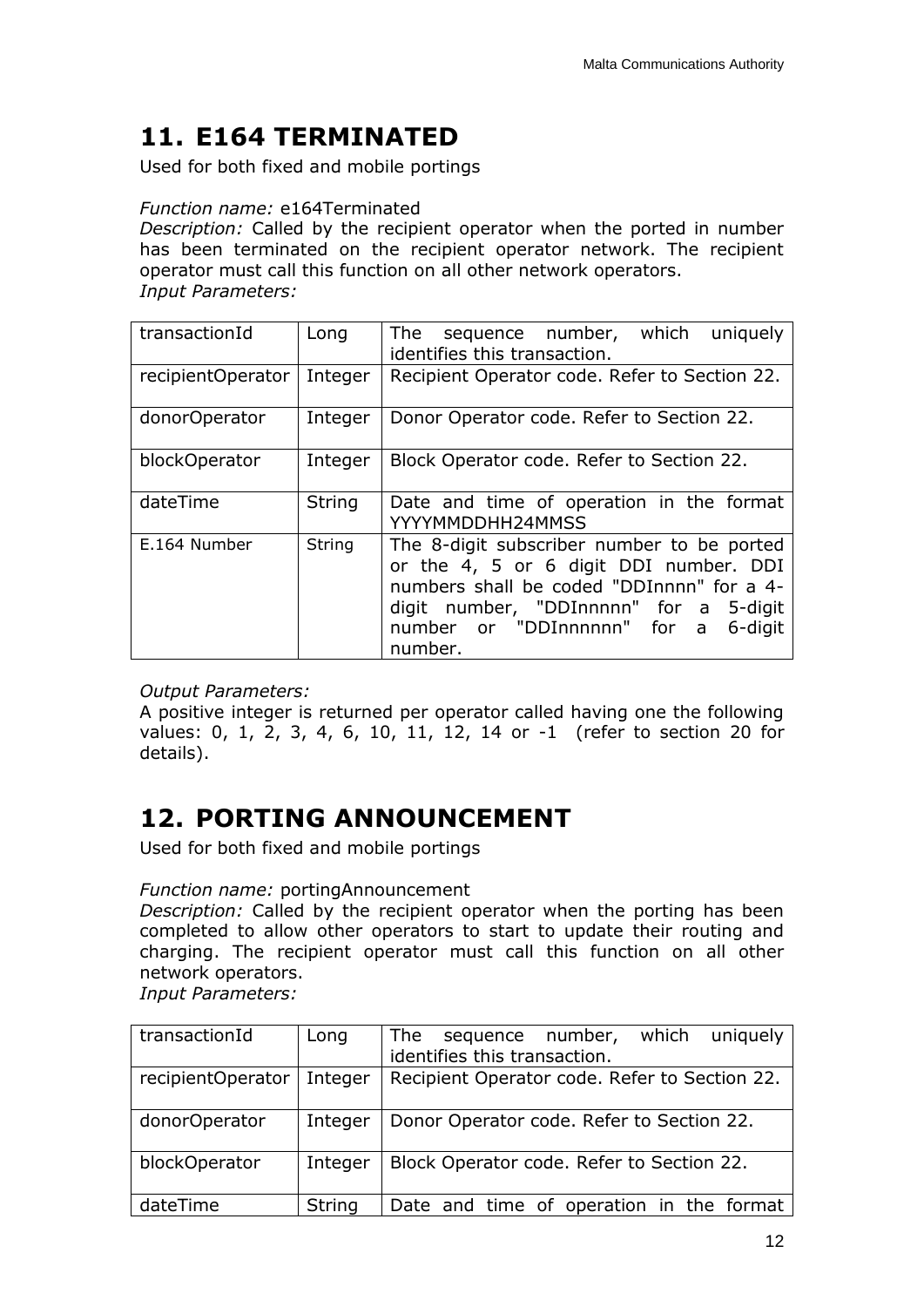|              |        | YYYYMMDDHH24MMSS                                                                                                                                                                                                              |
|--------------|--------|-------------------------------------------------------------------------------------------------------------------------------------------------------------------------------------------------------------------------------|
| E.164 Number | String | The 8-digit subscriber number to be ported<br>or the 4, 5 or 6 digit DDI number. DDI<br>numbers shall be coded "DDInnnn" for a 4-<br>digit number, "DDInnnnn" for a 5-digit<br>number or "DDInnnnnn" for a 6-digit<br>number. |

### *Output Parameters:*

A positive integer is returned per operator called having one the following values: 0, 1, 2, 3, 4, 6, 10, 11, 12, 14 or -1. (refer to section [20](#page-24-2) for details)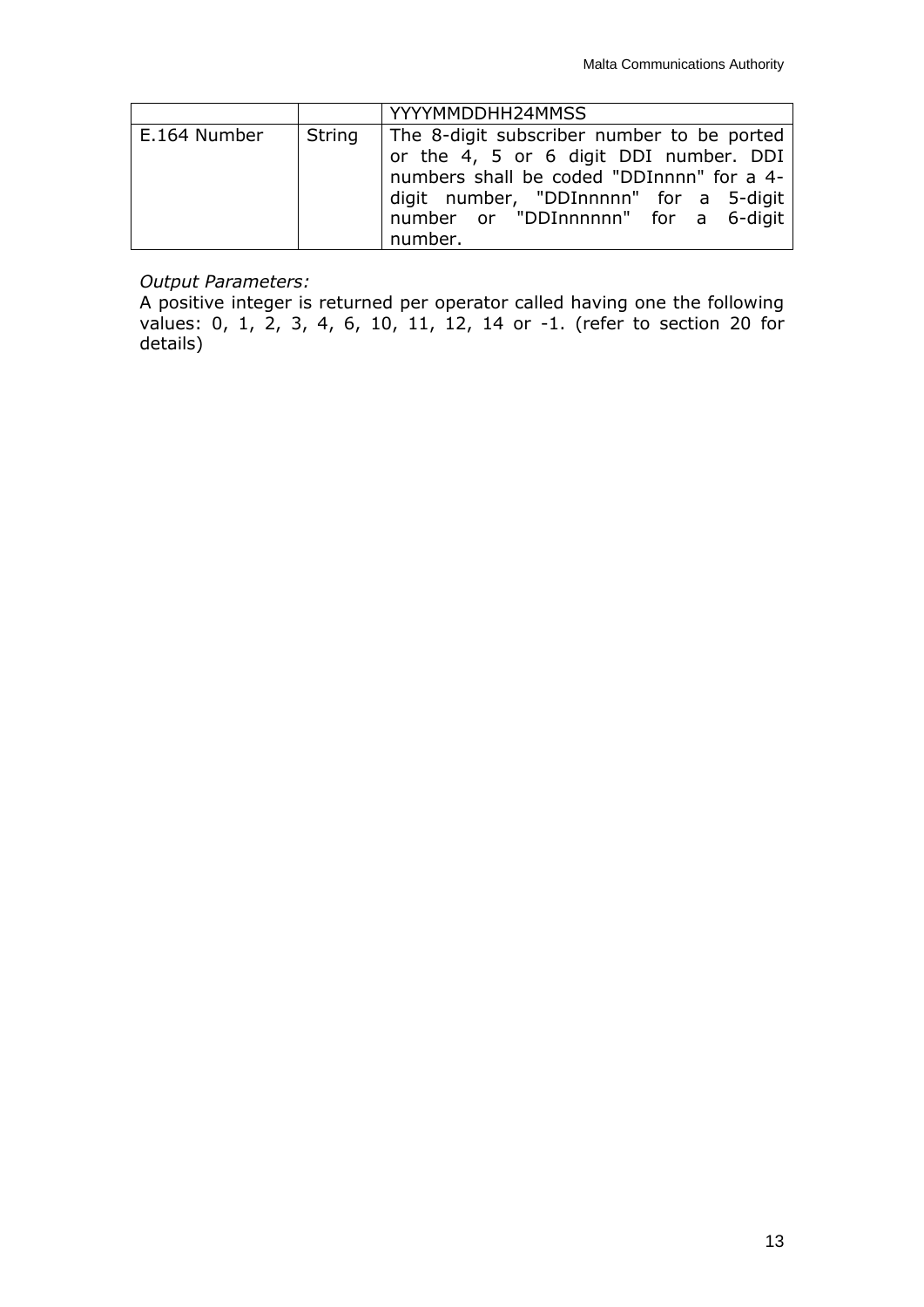# <span id="page-14-0"></span>**13. ABORT**

Used for both fixed and mobile portings

### *Function name:* Abort

*Description:* Called by the recipient operator to cancel the porting process *Input Parameters:*

| transactionId     | Long          | An incrementing sequence number, which<br>uniquely identifies a complete transaction and is<br>prefixed by the Recipient Operator Code. The<br>recipient operator is responsible for generating a<br>correct sequence number.           |
|-------------------|---------------|-----------------------------------------------------------------------------------------------------------------------------------------------------------------------------------------------------------------------------------------|
| recipientOperator | Integer       | Recipient Operator code - This field represents<br>the sender of the request. Refer to Section 22.                                                                                                                                      |
| donorOperator     | Integer       | Donor Operator code - This field represents the<br>receiver of the request. Refer to Section 22.                                                                                                                                        |
| dateTime          | <b>String</b> | Date and time of operation in the format<br>YYYYMMDDHH24MMSS<br>NB: The hours are expressed using the 24-hour<br>clock but the "24" is not included in the<br>encoding, eg 24 June 2005 at 19:30:26 will be<br>shown as 20050624193026. |
| E.164 number      | <b>String</b> | The 8-digit subscriber number to be ported or<br>the 4, 5 or 6 digit DDI number. DDI numbers<br>shall be coded "DDInnnn" for a 4-digit number,<br>"DDInnnnn" for a<br>5-digit<br>number<br>or<br>"DDInnnnnn" for a 6-digit number.      |

*Output Parameters:*

A positive integer is returned having one the following values: 0, 1, 2, 3, 8, 11, 12, 13, 14 or -1. (refer to section [20](#page-24-2) for details)

## <span id="page-14-1"></span>**14. GET TRANSACTION STATUS**

Used for both fixed and mobile portings

### *Function name:* getTransactionStatus

*Description:* Called by the recipient operator to query the status of a transaction. Only porting transactions can be queried i.e. excluding termination and reporting transactions.

#### *Input Parameters:*

| transactionId     | Long    | The sequence number, which uniquely<br>identifies this transaction. |
|-------------------|---------|---------------------------------------------------------------------|
| recipientOperator | Integer | Recipient Operator code. Refer to Section<br>22                     |
| donorOperator     | Integer | Donor Operator code. Refer to Section                               |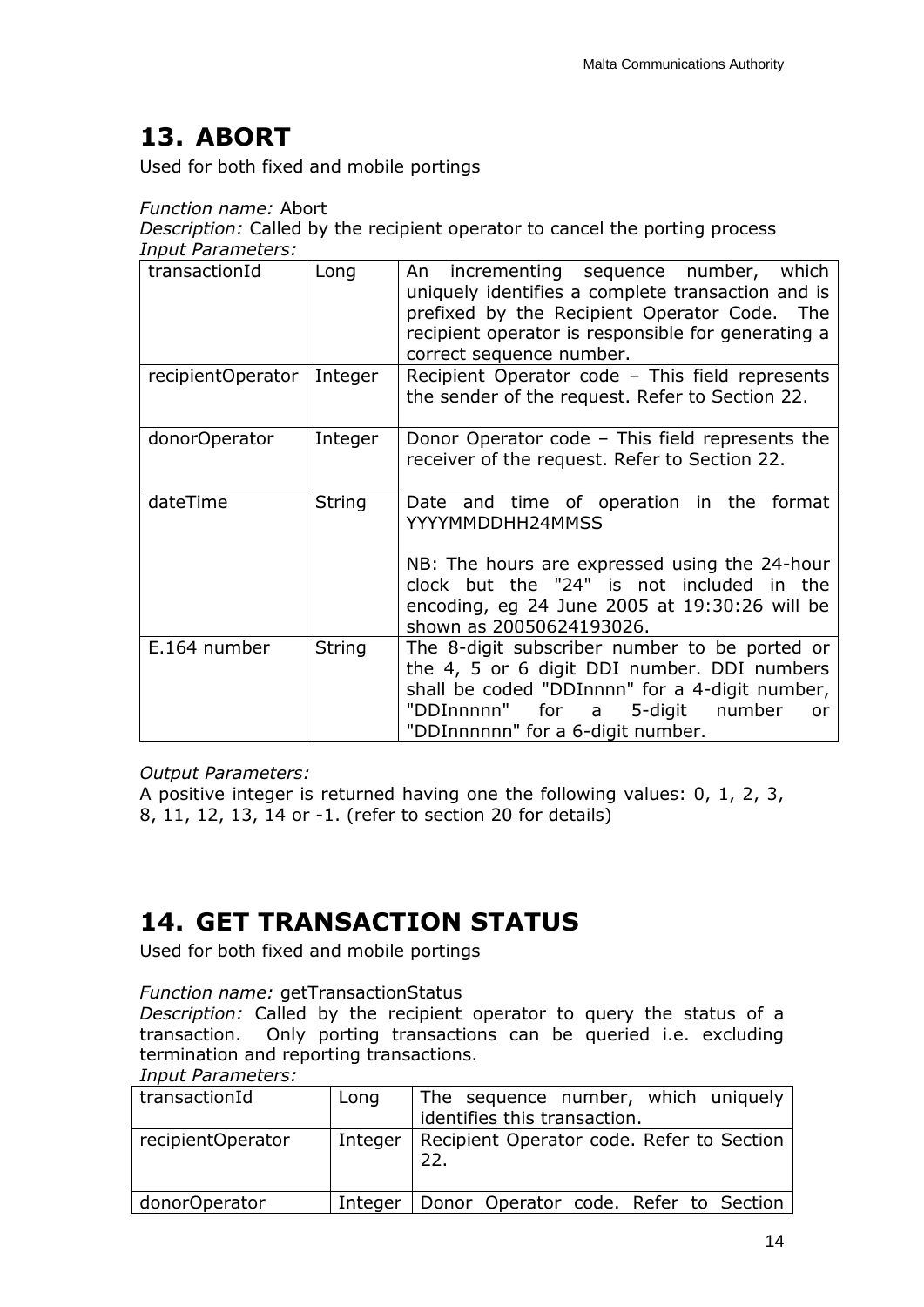|                               |        | 22.                                                                                                |
|-------------------------------|--------|----------------------------------------------------------------------------------------------------|
| dateTime                      | String | Date and time of operation in the format<br>YYYYMMDDHH24MMSS (see<br>- in<br>note<br>Annex $2.1$ ) |
| requestTransactionId   String |        | The transaction id on which<br>status<br>information is required                                   |

### *Output Parameters:*

A positive integer is returned having one the following values: 1, 2, 3, 8,, 11, 12, 21, 22, 23, 24, 25, 26, 27 or -1. (refer to section [20](#page-24-2) for details)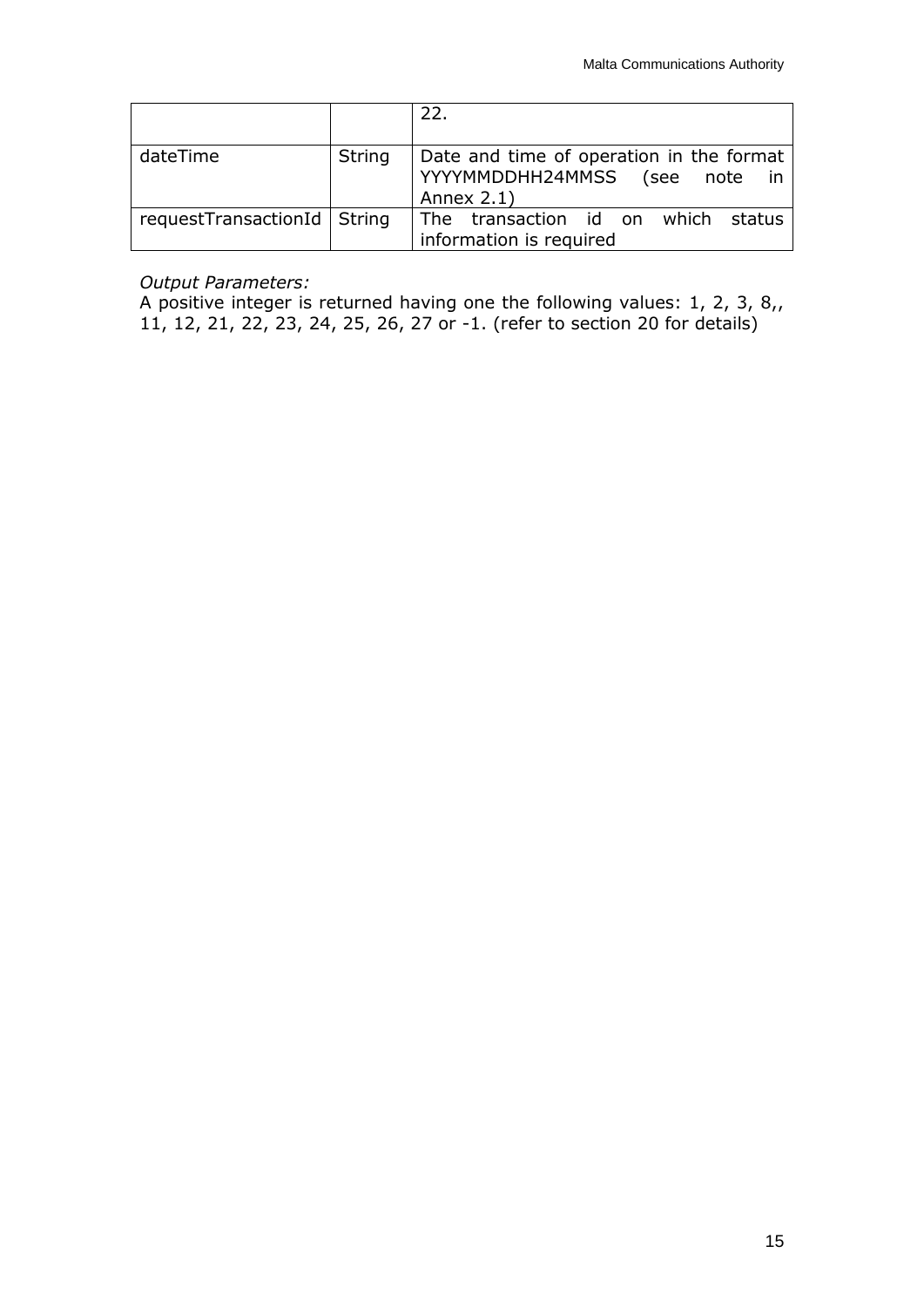# <span id="page-16-0"></span>**15. GET TRANSACTIONS**

Used for both fixed and mobile portings

### *Function name:* getTransactions

*Description:* Called by the recipient operator and/or donor operator to retrieve all the transactions done between the recipient operator and donor operator for a specified time period. Time period must not exceed a month. In order to minimize the traffic overheads, a limit of 100 such queries per operator per day is imposed.

*Input Parameters:*

| transactionId     | Long          | The sequence number, which uniquely<br>identifies this transaction.                                                                                                                                                                                                                                                                                                                                                                                                                                                             |  |
|-------------------|---------------|---------------------------------------------------------------------------------------------------------------------------------------------------------------------------------------------------------------------------------------------------------------------------------------------------------------------------------------------------------------------------------------------------------------------------------------------------------------------------------------------------------------------------------|--|
| recipientOperator | Integer       | Recipient Operator code. Refer to Section 22.                                                                                                                                                                                                                                                                                                                                                                                                                                                                                   |  |
| donorOperator     | Integer       | Donor Operator code. Refer to Section 22.                                                                                                                                                                                                                                                                                                                                                                                                                                                                                       |  |
| dateTime          | <b>String</b> | Date and time of operation in the format<br>YYYYMMDDHH24MMSS (see note in Annex<br>2.1)                                                                                                                                                                                                                                                                                                                                                                                                                                         |  |
| requestStartTime  | <b>String</b> | The start time of the range required in the<br>format YYYYMMDDHH24MMSS (see note in<br>Annex $2.1$ )                                                                                                                                                                                                                                                                                                                                                                                                                            |  |
| requestEndTime    | <b>String</b> | The end time of the range required in the<br>format YYYYMMDDHH24MMSS (see note in<br>Annex 2.1)                                                                                                                                                                                                                                                                                                                                                                                                                                 |  |
| <b>Type</b>       | Integer       | The type of transactions to be returned,<br>which can be one of the following values:<br>01 - Entire transactions (02 to 08)<br>02 - Authorization requests only<br>03 - Authorization responses only<br>04 - Finalisation requests only<br>05 - Finalisation responses only<br>06 - Instruction requests only<br>07 - Instruction responses only<br>08 - Porting announcements only<br>09 - Terminations only<br>10 - Ported In Numbers (on the recipient's<br>network)<br>11 - Ported Out Numbers (on the donor's<br>network) |  |

### *Output Parameters:*

As a result, a list of ReportObject is returned. Each ReportObject stands for one transaction (or part of). The ReportObject is composed of the following fields: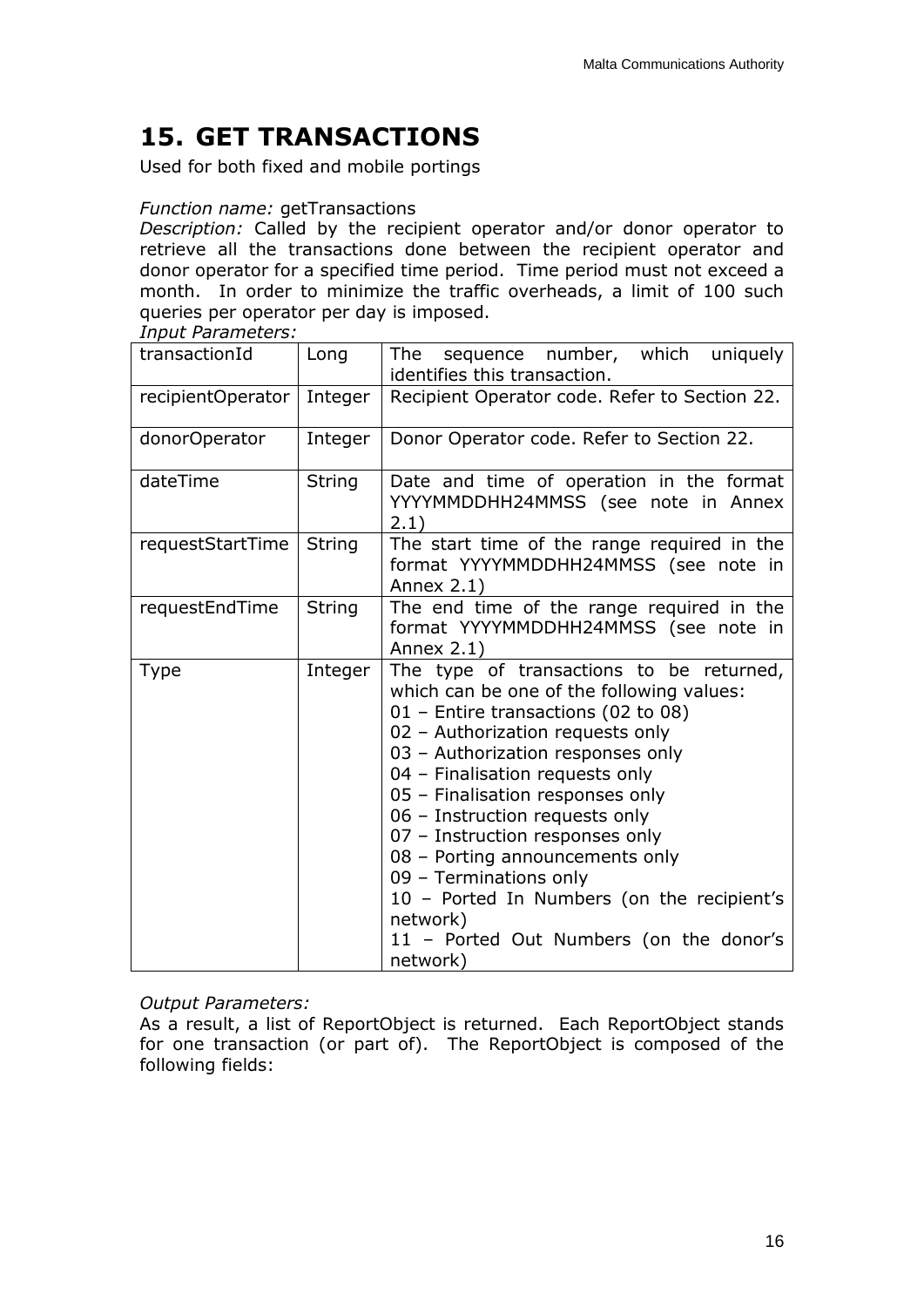| transactionId           | Long          | The<br>sequence number, which<br>uniquely identifies this transaction.                                                                                                                                                                                                                                                                                                |
|-------------------------|---------------|-----------------------------------------------------------------------------------------------------------------------------------------------------------------------------------------------------------------------------------------------------------------------------------------------------------------------------------------------------------------------|
| recipientOperator       | Integer       | Recipient Operator code. Refer to<br>Section 22.                                                                                                                                                                                                                                                                                                                      |
| donorOperator           | Integer       | Donor Operator code. Refer to<br>Section 22.                                                                                                                                                                                                                                                                                                                          |
| dateTime                | <b>String</b> | Date and time of operation in the<br>format YYYYMMDDHH24MMSS (see<br>note in Annex 2.1)                                                                                                                                                                                                                                                                               |
| <b>Type</b>             | Integer       | The type of transaction which can<br>be one of the following values:<br>02 - Authorization request<br>03 - Authorization response<br>04 - Finalisation request<br>05 - Finalisation response<br>06 - Instruction requests<br>07 - Instruction responses<br>08 - Porting Announcement<br>09 - Termination                                                              |
| E.164 Number            | <b>String</b> | The 8-digit subscriber number to be<br>ported or the 4, 5 or 6 digit DDI<br>number. DDI numbers<br>shall<br>be<br>coded "DDInnnn" for a<br>4-digit<br>number, "DDInnnnn" for a 5-digit<br>number or "DDInnnnnn" for a 6-<br>digit number. Only returned for<br>types 2, 3, 4, 5, 7 and 8. For type<br>6 (termination) it is the 8-digit<br>number that is terminated. |
| customerReferenceNumber | <b>String</b> | Only returned for type 2                                                                                                                                                                                                                                                                                                                                              |
| accountType             | Integer       | Only returned for type 2                                                                                                                                                                                                                                                                                                                                              |
| accountNumber           | <b>String</b> | Only returned for type 2                                                                                                                                                                                                                                                                                                                                              |
| responseCode            | Integer       | Only returned for type 3 and 5                                                                                                                                                                                                                                                                                                                                        |
| ChecksPassed            | Integer       | Only returned for type 2                                                                                                                                                                                                                                                                                                                                              |

When an operator does not have any data to return, an empty array is returned.

When an error occurs, such as when a parameter is sent in an incorrect format, a null object is returned.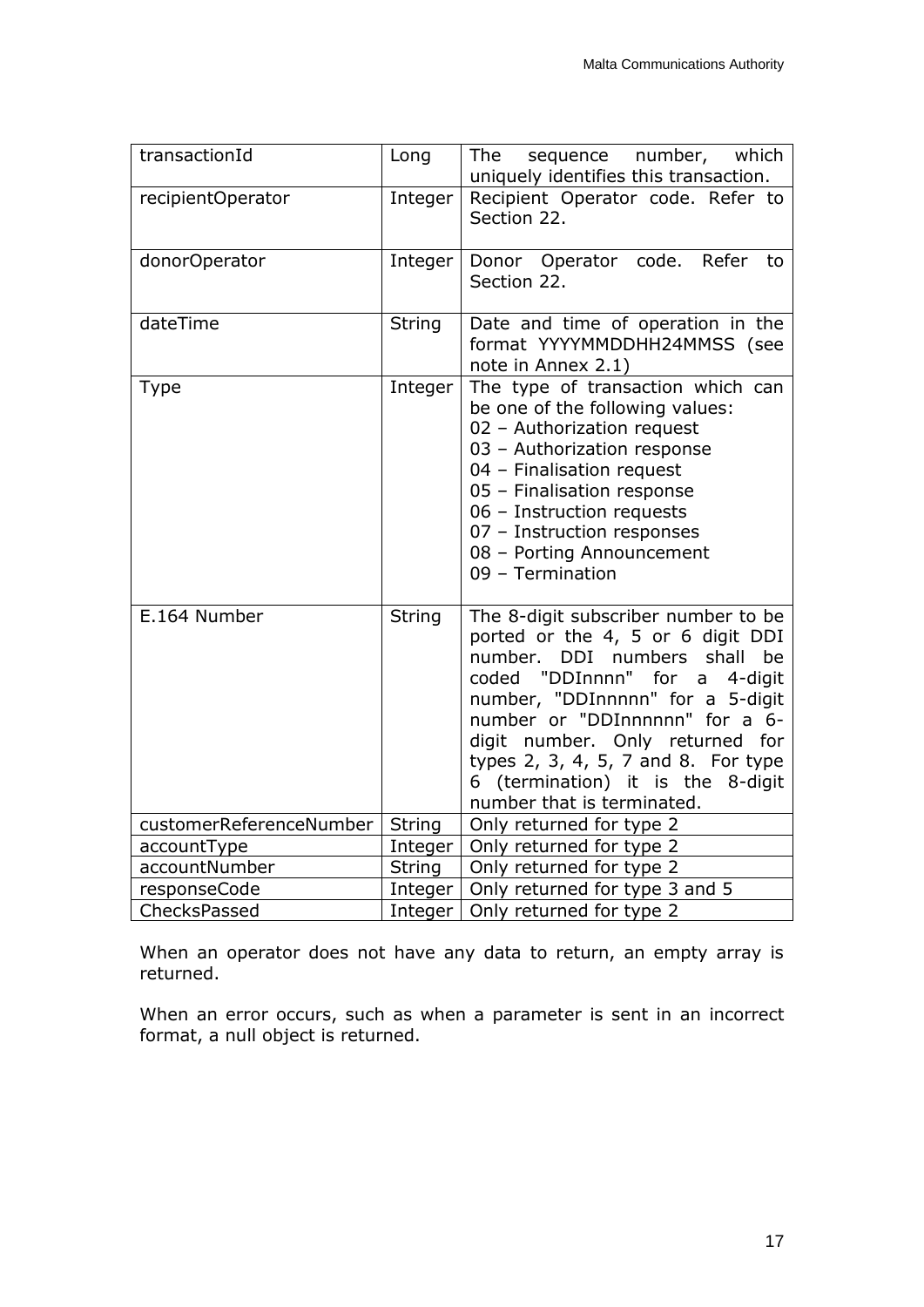## <span id="page-18-0"></span>**16. GET ACTIVE PORTED-IN NUMBERS**

Used for both fixed and mobile portings

#### *Function name:* getActivePortedInNumbers

*Description:* Called by any operator to query the current **ported-in** numbers on another operator's network. In order to minimize the traffic overheads, a limit of 10 such queries per day is imposed, and queries shall only be served between 5pm and 8am daily,

*Input Parameters:*

| transactionId   | Long          | The sequence number, which uniquely<br>identifies this transaction.                    |
|-----------------|---------------|----------------------------------------------------------------------------------------|
| requestOperator | Integer       | Operator code of operator requesting the<br>data. Refer to Section 22.                 |
| serviceOperator | Integer       | Operator code of the operator servicing the<br>request. Refer to Section 22.           |
| DateTime        | <b>String</b> | Date and time of request in the format<br>YYYYMMDDHH24MMSS (see note in Annex<br>(2.1) |

#### *Output Parameters:*

An array of String objects is returned representing the list of ported in numbers on the network in 8-digit format, or 4-digit format in case of DDI.

When an operator does not have any active ported-in numbers, an empty array is returned.

When an error occurs, such as when a parameter is sent in an incorrect format, a null object is returned.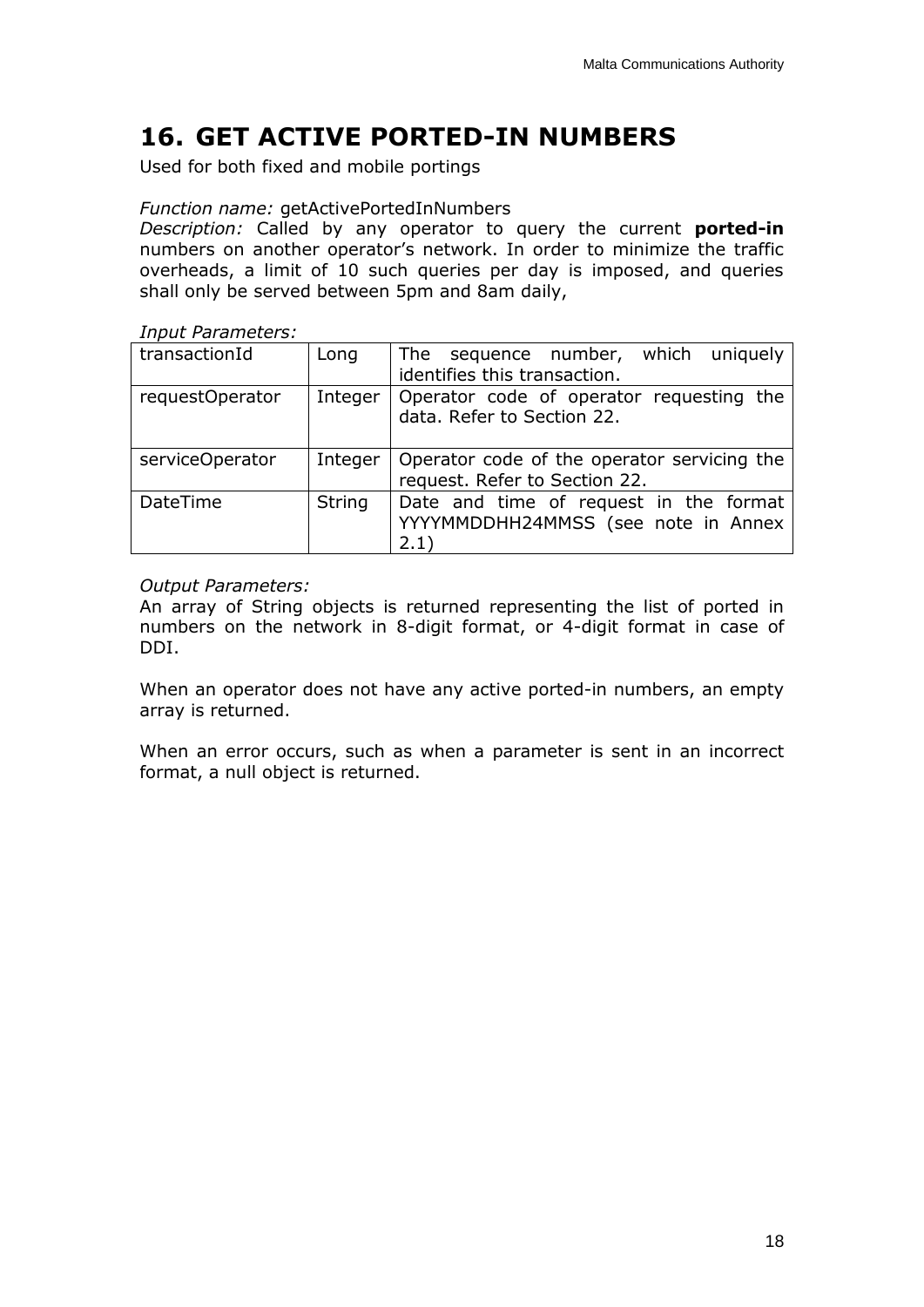## <span id="page-19-0"></span>**17. GET ACTIVE PORTED-OUT NUMBERS**

Used for both fixed and mobile portings

#### *Function name:* getActivePortedOutNumbers

*Description:* Called by any operator to query the current ported-out numbers on a Block operator's network. In order to minimize the traffic overheads, a limit of 10 such queries per operator per day is imposed, and queries shall only be served between 5pm and 8am daily,

*Input Parameters:*

| transactionId   | Long          | The sequence number, which uniquely         |
|-----------------|---------------|---------------------------------------------|
|                 |               | identifies this transaction.                |
| requestOperator | Integer       | Operator code of operator requesting the    |
|                 |               | data. Refer to Section 22.                  |
|                 |               |                                             |
| blockOperator   | Integer       | Operator code of the block operator         |
|                 |               | servicing the request. Refer to Section 22. |
| DateTime        | <b>String</b> | Date and time of request in the format      |
|                 |               | YYYYMMDDHH24MMSS (see note in Annex         |
|                 |               | 2.1)                                        |

#### *Output Parameters:*

An array of PortedOutNumber objects is returned. PortedOutNumber is defined as an object containing the following fields:

| E.164 Number        | String  | The 8-digit subscriber number to be ported or<br>the 4, 5 or 6 digit DDI number. DDI numbers<br>shall be coded "DDInnnn" for a 4-digit number,<br>"DDInnnnn" for a 5-digit number<br><b>or</b><br>"DDInnnnnn" for a 6-digit number. |
|---------------------|---------|-------------------------------------------------------------------------------------------------------------------------------------------------------------------------------------------------------------------------------------|
| Current<br>operator | Integer | Operator code of operator servicing the data.<br>Refer to Section 22.                                                                                                                                                               |

When an operator does not have any active ported-out numbers, an empty array is returned.

When an error occurs, such as when a parameter is sent in an incorrect format, a null object is returned.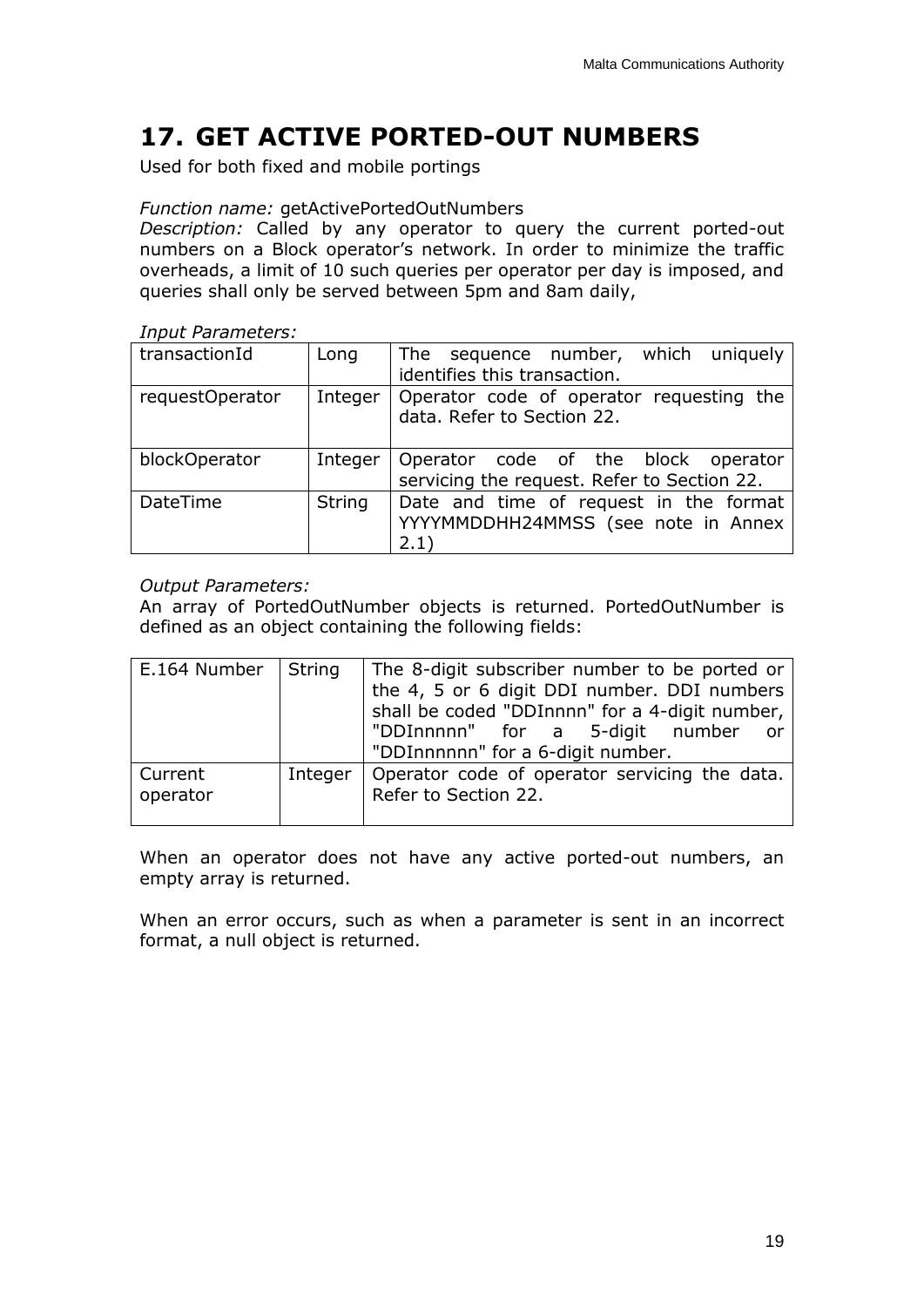## <span id="page-20-0"></span>**18. GET CURRENT OPERATOR**

Used for both fixed and mobile portings

Note: This function is for synchronising data between operators for a single number, and is **not** to be used in conjunction with tariff transparency.

#### *Function name:* getCurrentOperator

*Description:* Called by any operator to query the other network's active route for a particular number.

|  | <b>Input Parameters:</b> |
|--|--------------------------|
|--|--------------------------|

| transactionId   | Long          | The sequence number, which uniquely<br>identifies this transaction.                                                                                                                                                              |
|-----------------|---------------|----------------------------------------------------------------------------------------------------------------------------------------------------------------------------------------------------------------------------------|
| requestOperator | Integer       | Operator code of operator requesting the<br>data. Refer to Section 22.                                                                                                                                                           |
| serviceOperator | Integer       | Operator code of operator servicing<br>the<br>request. Refer to Section 22.                                                                                                                                                      |
| dateTime        | <b>String</b> | Date and time of request in the format<br>YYYYMMDDHH24MMSS (see note in Annex<br>2.1)                                                                                                                                            |
| E.164 Number    | <b>String</b> | The 8-digit subscriber number to be ported<br>or the 4, 5 or 6 digit DDI number. DDI<br>numbers shall be coded "DDInnnn" for a 4-<br>digit number, "DDInnnnn" for a 5-digit<br>number or "DDInnnnnn" for a<br>6-digit<br>number. |

### *Output Parameters:*

An integer indicating the current terminating operator is returned. The integer must be one of the specified operator codes.

<span id="page-20-1"></span>When an error occurs, such as when a parameter is sent in an incorrect format, an integer value of -1 is returned.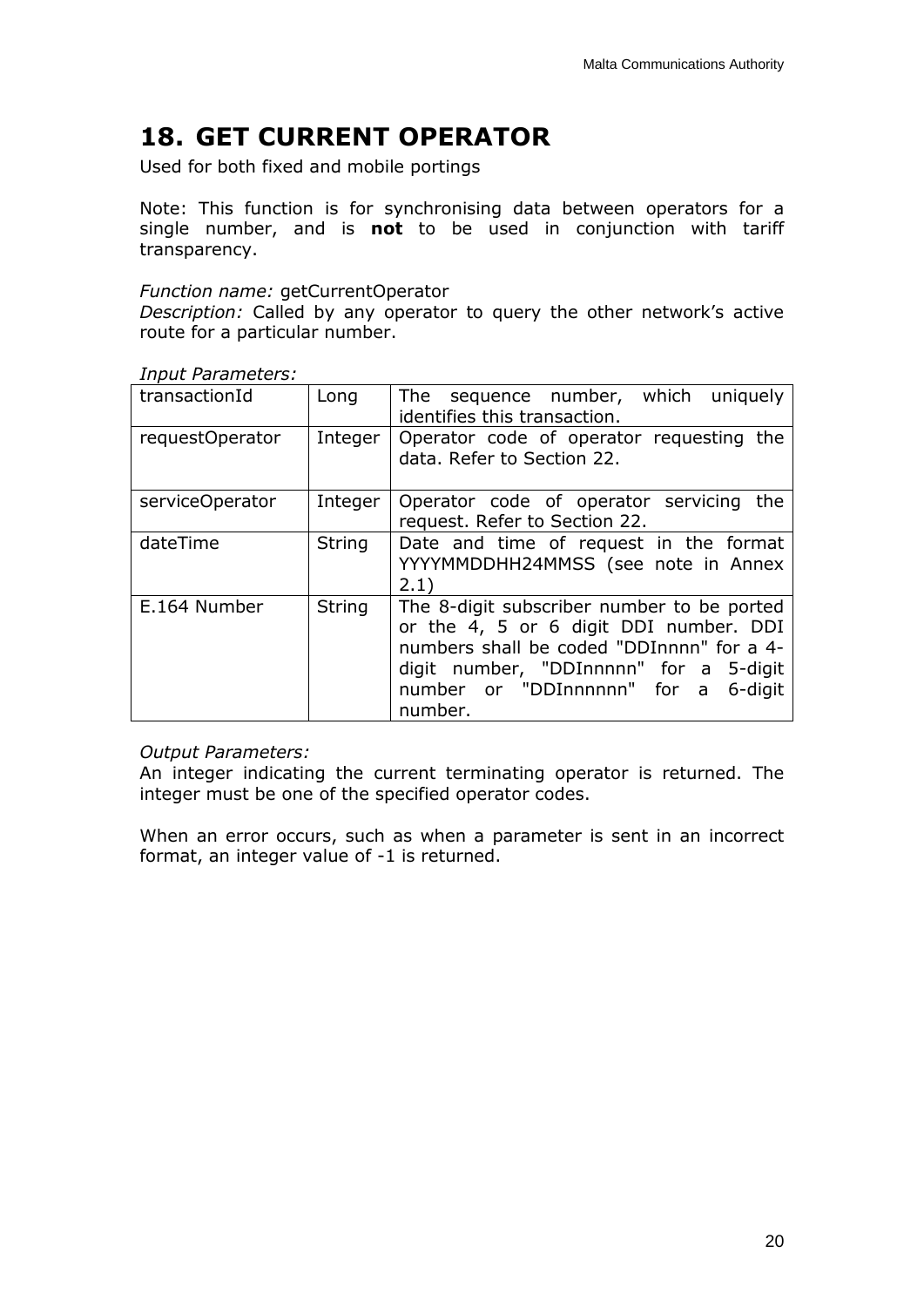## <span id="page-21-0"></span>**19. RESPONSE CODES**

## <span id="page-21-1"></span>*19.1. Mobile*

### <span id="page-21-2"></span>**19.1.1. Codes for use in the Authorisation Response**

- 00 Request accepted
- 01 The system is currently unavailable. Please try again later.
- 02 Request rejected because number to be ported is not a valid number for a subscriber on the Donor Operator's network. (NB: In the case of prepaid where the subscriber's number is being held under a grace period, porting shall be allowed up to one week before the end of the grace period)
- 03 Request rejected because phone is blocked as stolen or lost
- 04 Request rejected because in the case of post-pay accounts, the subscriber has an outstanding bill or dues on a telephone set that has not been paid within the normal period allowed
- 05 Request rejected because the subscriber is already subject to suspension of outgoing or incoming calls because of failure to pay a bill
- 06 Request rejected because the number is already subject to a porting process
- 07 Request rejected because the number has already been ported in the last two months
- 08 Request rejected because there are auxiliary services still active on the number
- 09 Request rejected because the classification of the account does not match, eg a request is made under the pre-pay procedure for a postpay account
- 10 Request rejected because for pre-pay the recipient operator did not send both the ID and confirm-CLI, or for post-pay the recipient operator did not send the ID/passport number or ID-Bill check
- 11 Request rejected because an a/c number was not sent
- 12 Request rejected because CLI check not passed
- 13 Request rejected because the ID/ Passport Number does not match the number held by the donor operator
- 14 Request rejected because account number match fails
- 15 Request rejected because donor does not have and cannot obtain ID/Passport Number to match to ID/ Passport Number sent. Therefore porting Form is required for Prepaid
- 16 Request rejected because the necessary documents (authorisation letter, Porting form, Copy of Identity Card ) have not been received by fax
- 17 Request rejected because the porting form has been received and is not signed or there is a severe mismatch with the donor's records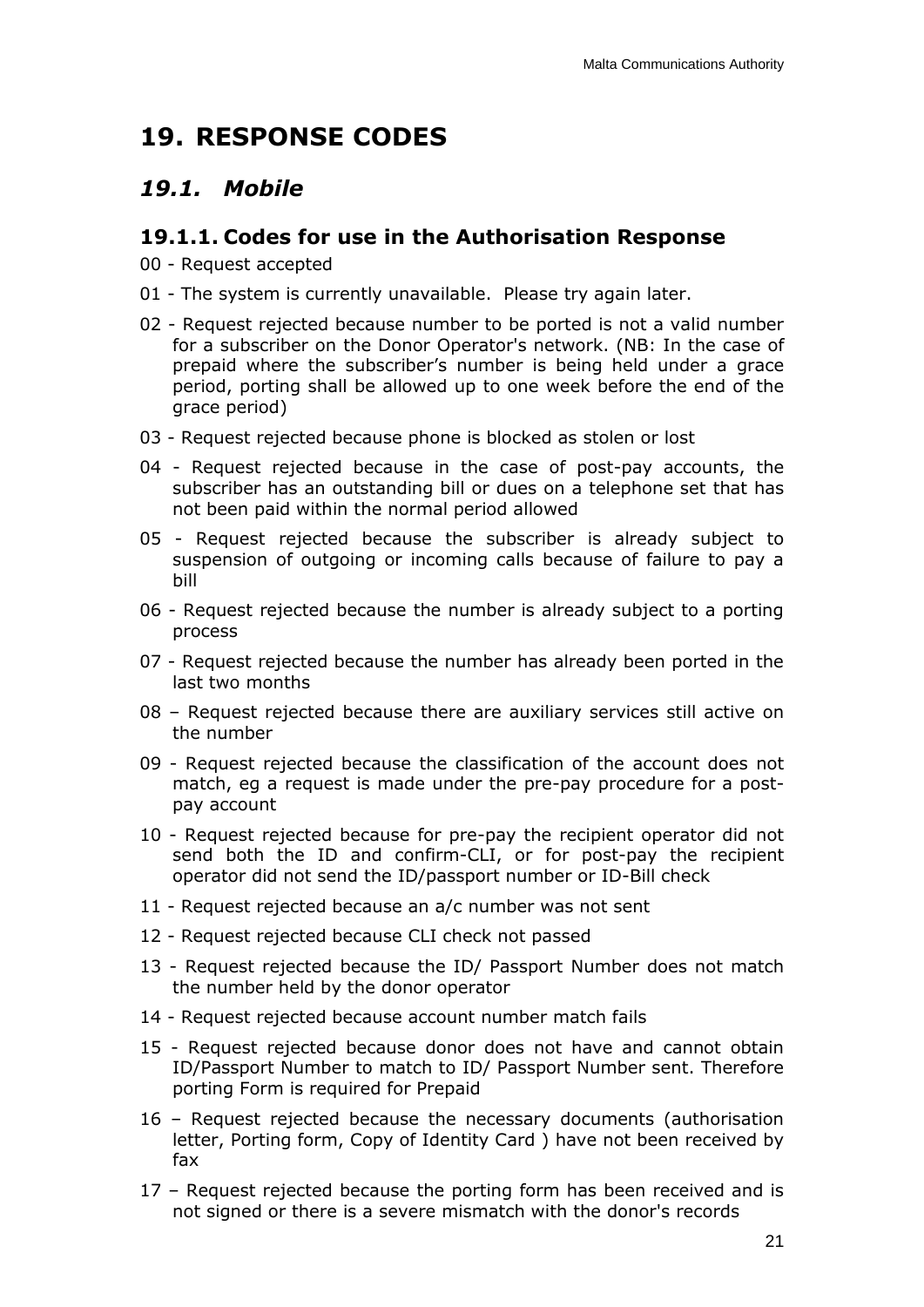- 18 -– Request rejected because the signature / ID is not of the legal representative according to the MFSA.
- 19 Request rejected as a special case requiring discussion(NB: This code is only to be used when there is no other specific code and should be used on very rare occasions)
- 20 Request rejected because electronic details and porting form do not match.
- 21 Request rejected because credit limit for postpaid subscriber has been exceeded
- 22 Duplicate transaction ID (ie request has already been sent)
- 23 Request rejected because the account is the pre-pay account of a person under 18 years old and consent of the parent or guardian is required and has not been given.

24 – Request to be processed during the next working day since MNP Quota has been reached.

25 – Request rejected because the porting form submitted is back dated by more then four weeks.

26 - Request rejected because the donor has not been able to match the number to be ported with the CLI of an SMS received by number 1811

### <span id="page-22-0"></span>**19.1.2. Codes for use in Instruction Response**

- 30 Instruction completed
- 31 The system is currently unavailable. Please try again later.
- 32 Instruction rejected because number to be ported is not the subject of a request made and accepted in the authorization request. (NB: This includes the number not being a valid number)
- 33 Instruction rejected because the number has already been ported under the same acceptance
- 34 Instruction rejected because service has been suspended due to debt problems since the request was accepted
- 35 Instruction rejected because the number to be ported has been stolen/lost since the request was accepted.
- 36 Instruction rejected because 3 hrs elapsed from authorization response
- 37 Instruction rejected for other reasons that require discussion between the operators
- 38 Instruction rejected because recipient operator not the same as in Authorization
- 39 Instruction rejected because donor operator not the same as in Authorization
- 40 Duplicate transaction ID (ie request has already been sent)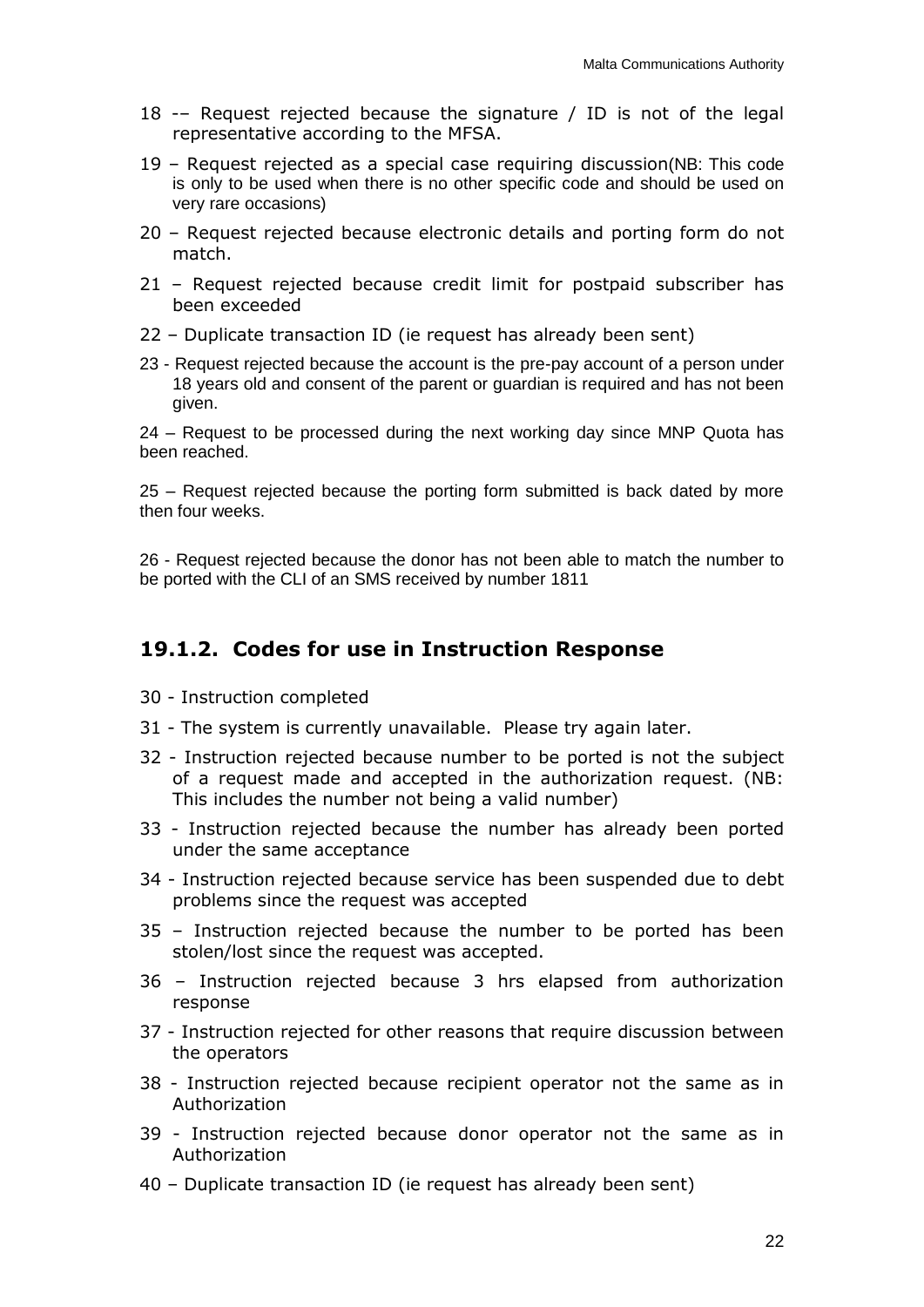### <span id="page-23-0"></span>*19.2. Fixed*

### <span id="page-23-1"></span>**19.2.1. Codes for use in the Authorisation Response**

- 40 Request accepted
- 41 Request could not be processed, please resend tomorrow
- 42 Request rejected because number to be ported is not a valid number for Subscriber / freephone content provider in the Donor Operator's network
- 43 Request rejected because in the case of post-pay accounts, the Subscriber / freephone content provider has an outstanding bill that has not been paid within the normal period allowed
- 44 Request rejected because the Subscriber / freephone content provider is already subject to suspension of outgoing or incoming calls because of failure to pay a bill
- 45 Request rejected because the numbers are already subject to a porting process
- 46 Request rejected because number to be ported associated with an ADSL service
- 47 Request rejected because number to be ported associated with a Carelink service
- 48 Request rejected because the person signing the Application Form is not the Subscriber / freephone content provider (or his authorised representative) who holds the account with the Donor Operator
- 49 Request rejected because the account number in the request is not the account number used by the Donor Operator for the number for which porting is requested
- 50 Request rejected because ID in request does not match ID held by Donor Operator (ie there is a real mismatch for the same form of identity, eg ID does not match ID or passport does not match passport)
- 51 Request rejected because of other permitted mismatches between the identity card sent and the information held by the Donor Operator or the request form.
- 52 Request rejected because the documents to be attached to the email of request have not been received
- 53 Request rejected in the case where the number to be ported is associated with a service whose conditions of contract require a minimum spend within a specified period (eg Easyline) in lieu of paying periodic rental charges
- 54- Request rejected because the number has already been ported in the last two months
- 55 Request rejected because the porting form submitted is back dated by more then four weeks

56-59 - Unused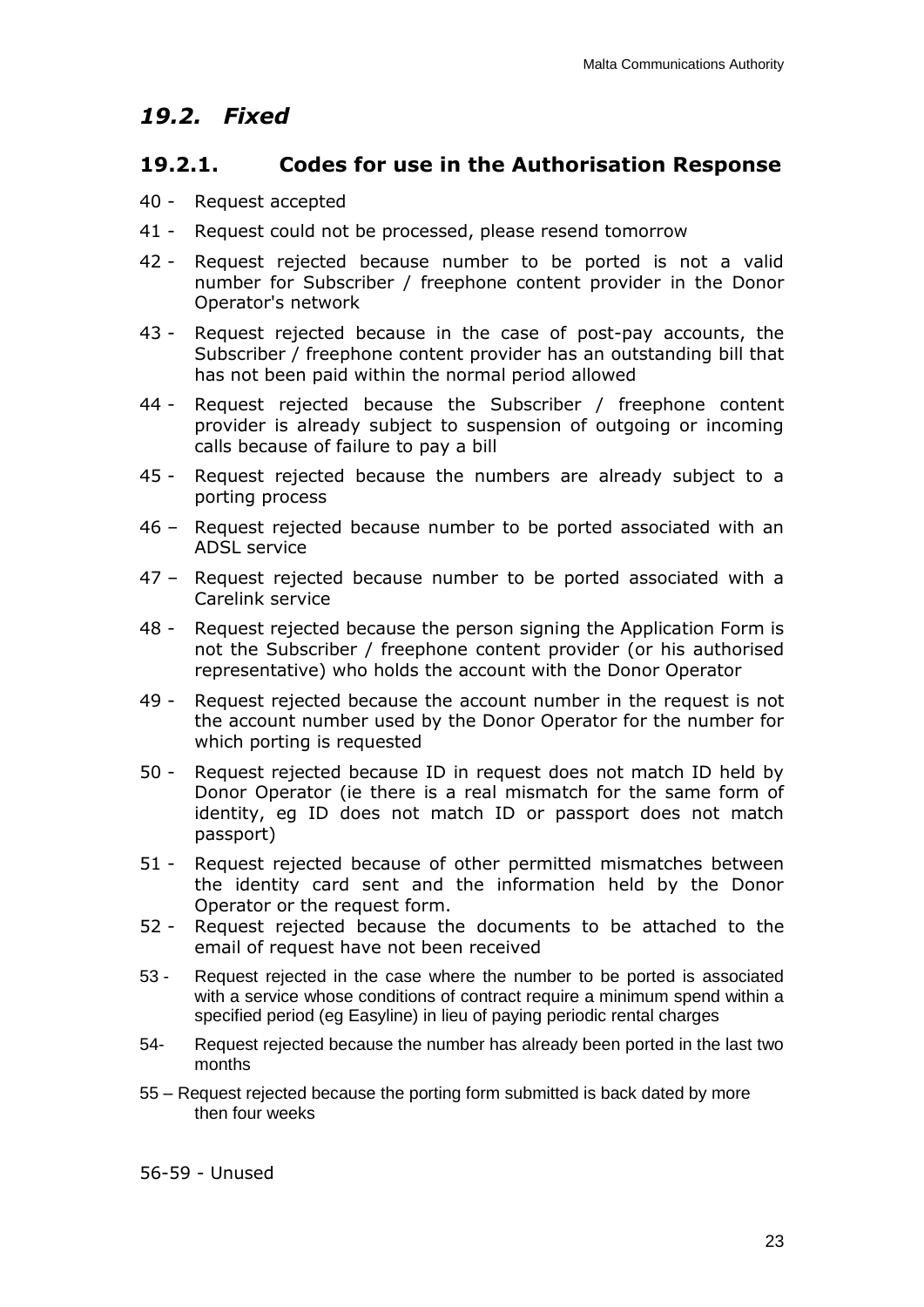### <span id="page-24-0"></span>**19.2.2. Codes for use in the Finalisation Response**

- 60 Finalisation completed
- 61 Finalisation could not be processed, please resend tomorrow.
- 62 Finalisation rejected because the Finalisation Request message is received too late
- 63 Finalisation rejected because the number has already been ported under the same acceptance (ie the instruction has been sent twice in error)
- 64 Finalisation rejected because service on the numbers to be ported has been suspended due to payment problems since the request was accepted
- 65 Finalisation rejected because a bill, which was not overdue when the Authorisation Response message was sent, has since become overdue
- 66 Finalisation rejected because the subscriber has not arranged and appointment or paid their bill within the 15 day period allowed
- 67 Finalisation rejected because of other reasons apply that require discussion between the operators (NB: This code is only to be used when there is no other specific code and should be used on very rare occasions)
- 68-69 Unused

### <span id="page-24-1"></span>**19.2.3. Codes for use in the Instruction Response**

- 70 Instruction accepted, account deactivated, onward routing applied.
- 71 Instruction could not be processed, please resend tomorrow.
- 72 Instruction rejected because the Instruction Response message is received too late
- 73 Instruction rejected because the number has already been ported under the same acceptance (ie the instruction has been sent twice in error)
- 74 Instruction rejected because of other reasons apply that require discussion between the operators (NB: This code is only to be used when there is no other specific code and should be used on very rare occasions)
- 75 WLR subscriber disconnected onward routing applied (used only between the WLR service provider and their access network operator)

<span id="page-24-2"></span>76-79 - Unused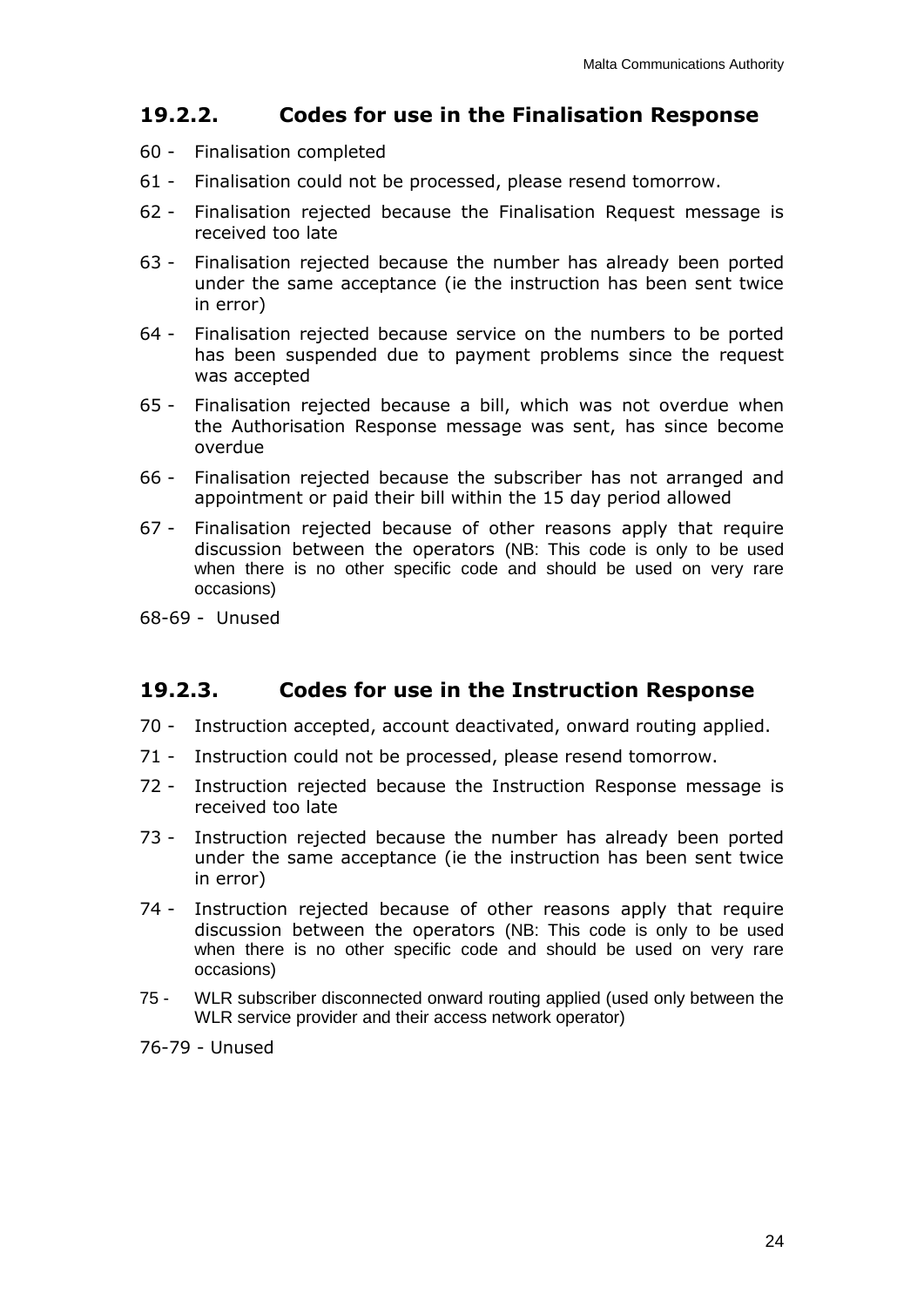## <span id="page-25-0"></span>**20. RETURN CODES**

- -1: System unavailable
- 0: Request received successfully and all data validation checks have passed
- 1: Invalid Recipient Operator Code i.e. not a value from the operator list or, except for messages sent to all networks, porting to the given network is not allowed (e.g. mobile to fixed)
- 2: Invalid Donor Operator Code i.e. not a value from the operator list or, except for messages sent to all networks, porting to the given network is not allowed (e.g. mobile to fixed)
- 3: Invalid Date & Time format
- 4: Invalid Transaction ID i.e non-numeric positive number
- 5: Invalid Account Type i.e. not a value from the account type list
- 6: Invalid E164 format
- 7: Invalid response code i.e. not a value from the response code list
- 8: Unknown Request Transaction ID
- 9: Invalid Transaction Type
- 10: Invalid Block Operator Code i.e. not a value from the operator list)
- 11: Incorrect Recipient Operator Code i.e. the code is a valid code from the operator list for operators with whom porting is authorised but the value is inconsistent with other information about the porting and believed to be incorrect
- 12: Incorrect Donor Operator Code i.e. the code is a valid code from the operator list for operators with whom porting is authorised but the value is inconsistent with other information about the porting and believed to be incorrect
- 13: E164 number inconsistent with Transaction ID
- 14: Message out of sequence
- 20: (Withdrawn, was INITIAL Status but this code is not needed as if a GetTransactionStatus is received before a AuthorisationRequest then the donor should respond with code 4 - Invalid Transaction ID
- 21: AUTHORIZATION Status: Donor has received Authorisation Request but not yet sent Authorisation Response
- 22: WAITING 1 Status: Donor has sent Authorisation Response and is waiting for Instruction Response
- 23: INSTRUCTION Status: Donor has received Instruction Request but not yet sent Instruction Response
- 24: COMPLETED Status: Donor has sent Instruction Response(MNP) or Finalisation Response (FNP)
- 25: ABORTED Status: Donor has received an Abort message
- 26: WAITING 2 Status: Donor has sent Instruction Response and is waiting for Finalisation Request
- 27: FINALISATION Status: Donor has received Finalisation Request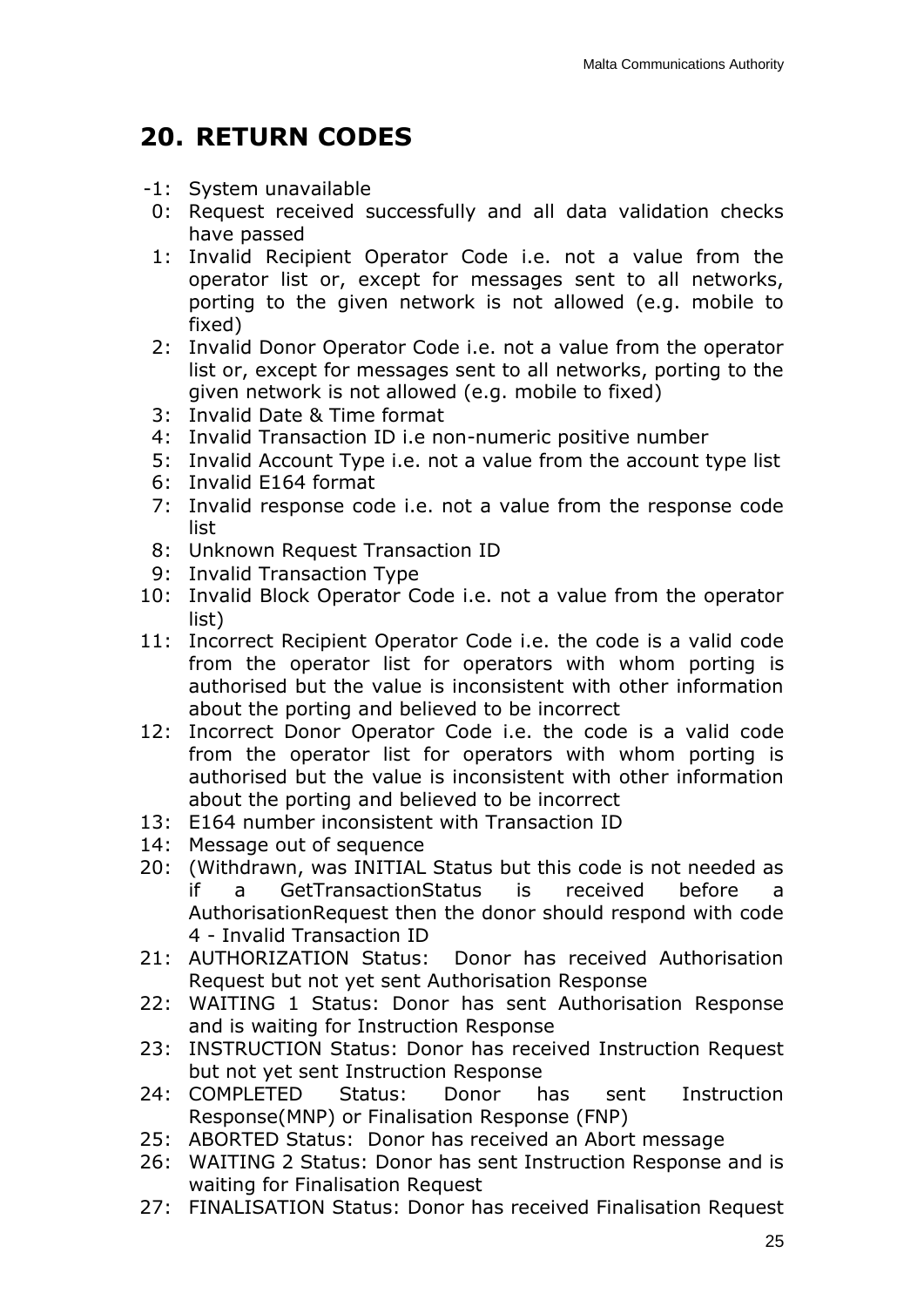## but not yet sent Finalisation Response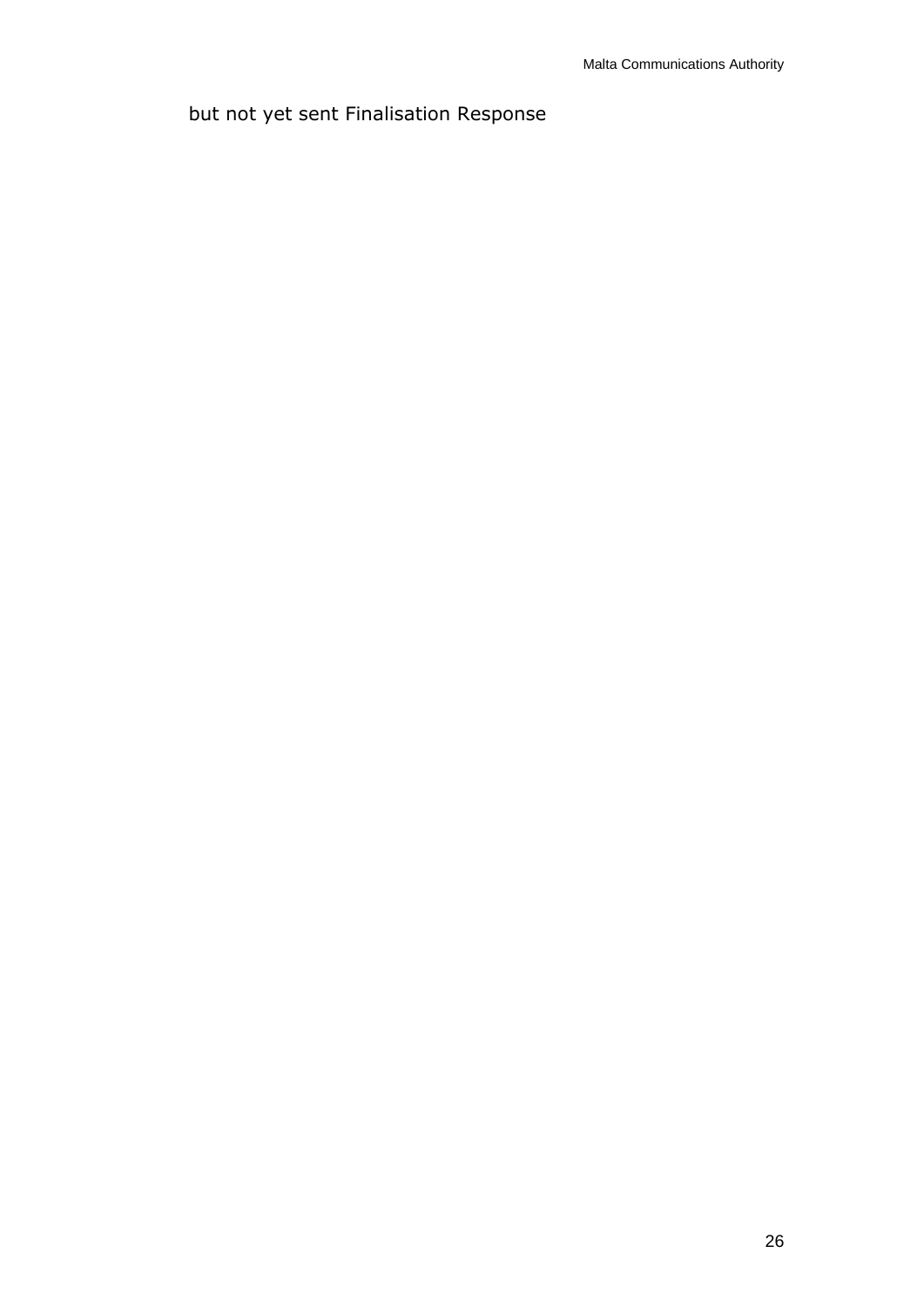## <span id="page-27-0"></span>**21. RETRY SCHEME**

The retry scheme is applicable only to the following methods:

- E164Terminated
- PortingAnnouncement

When one of the above methods is called, the recipient operator should deliver the request to all operators. If any operator does not respond with a successful return code, the recipient operator is obliged to retry the request to the respective operator.

The RO will attempt a maximum of 3 retries every 1.5 hours. Then after the RO should seek some alternative means how to communicate the request to the respective operator. Possible means include email, fax, etc. Ultimately, all operators should have updated their routing by 2200hrs of the same day the request was dispatched.